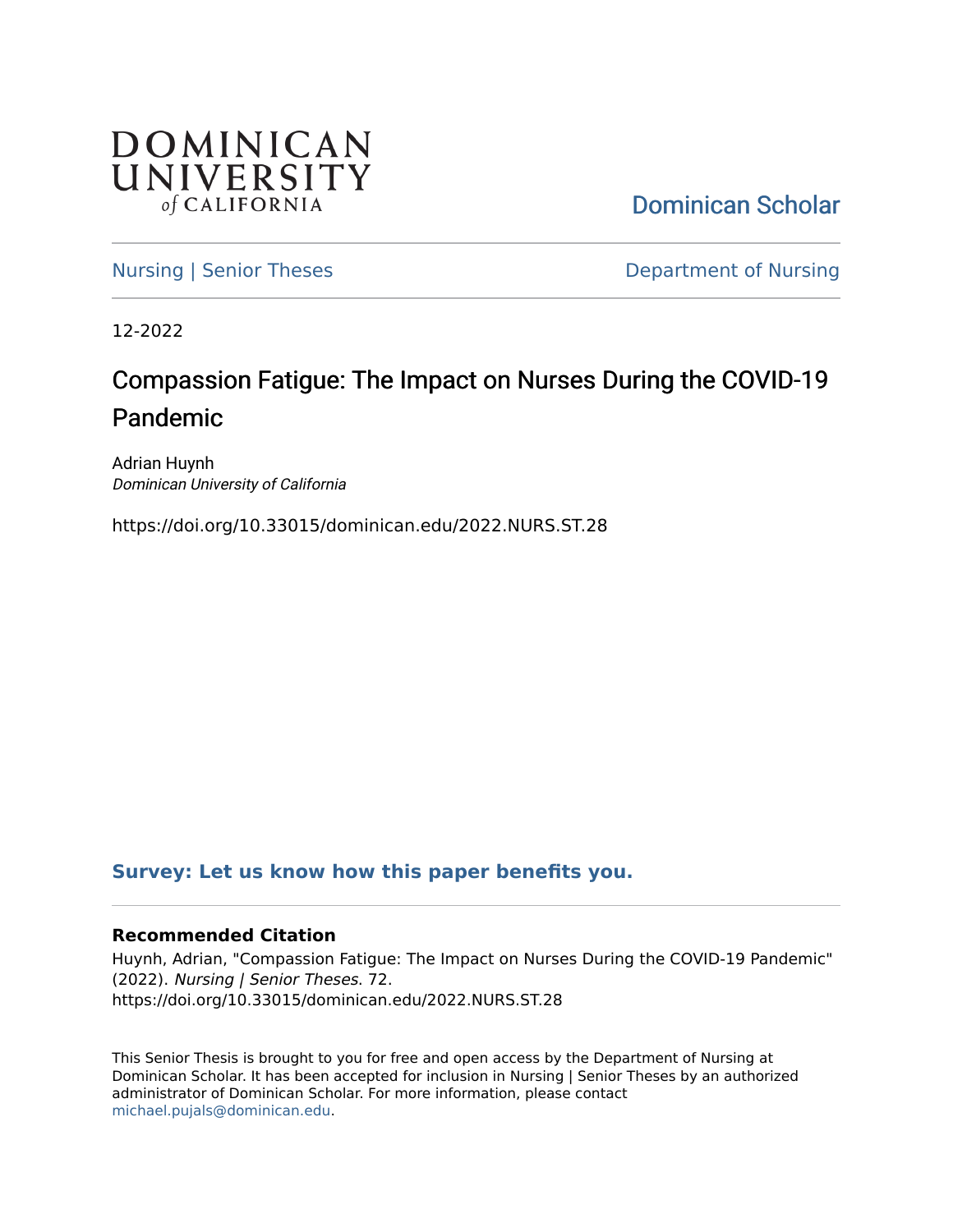## **Compassion Fatigue: The Impact on Nurses During the COVID-19 Pandemic**

Adrian Huynh

Department of Nursing, Dominican University of California

NURS 4500: Nursing Research and Senior Thesis

Dr. Patricia Harris

May 6, 2022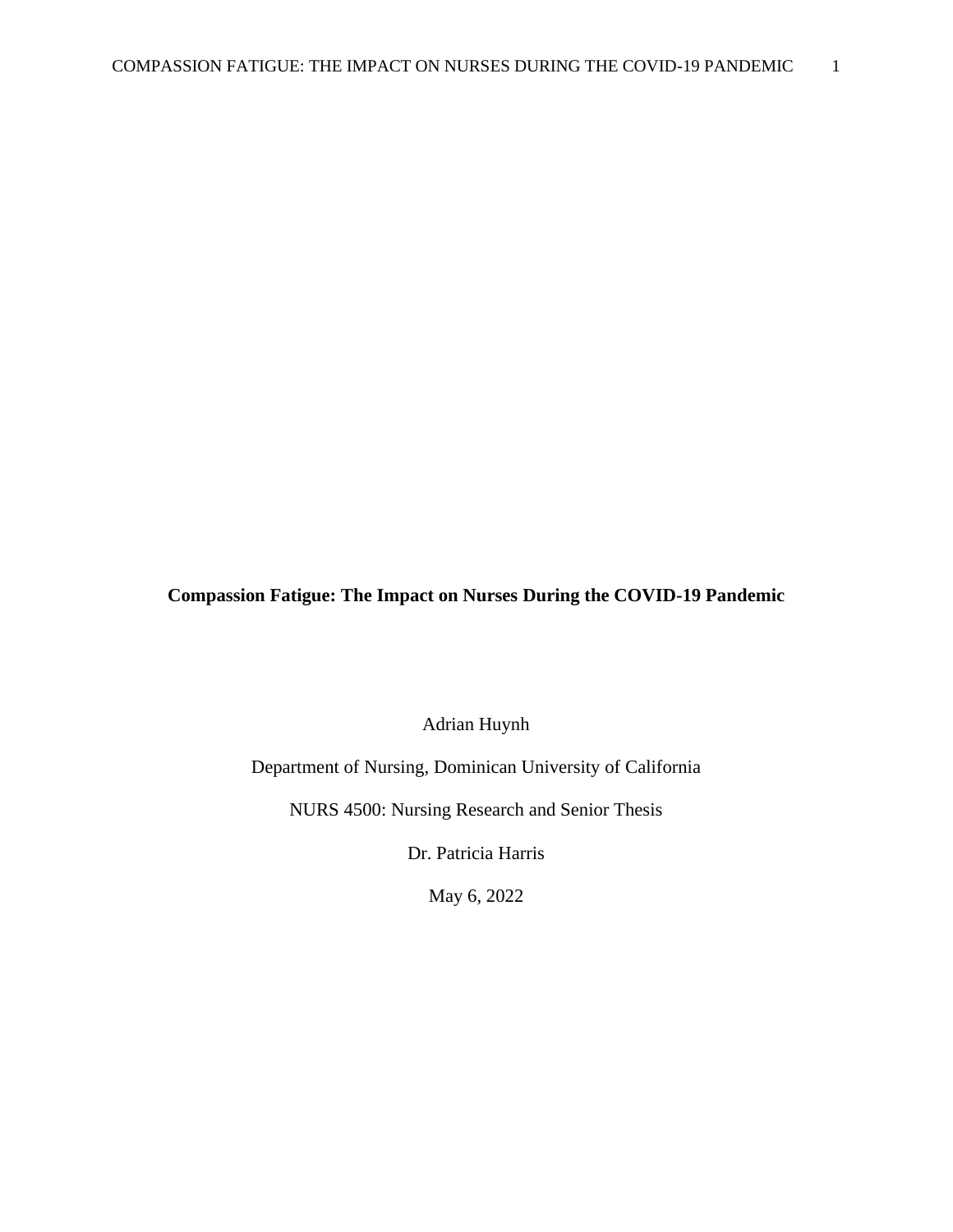## **Table of Contents**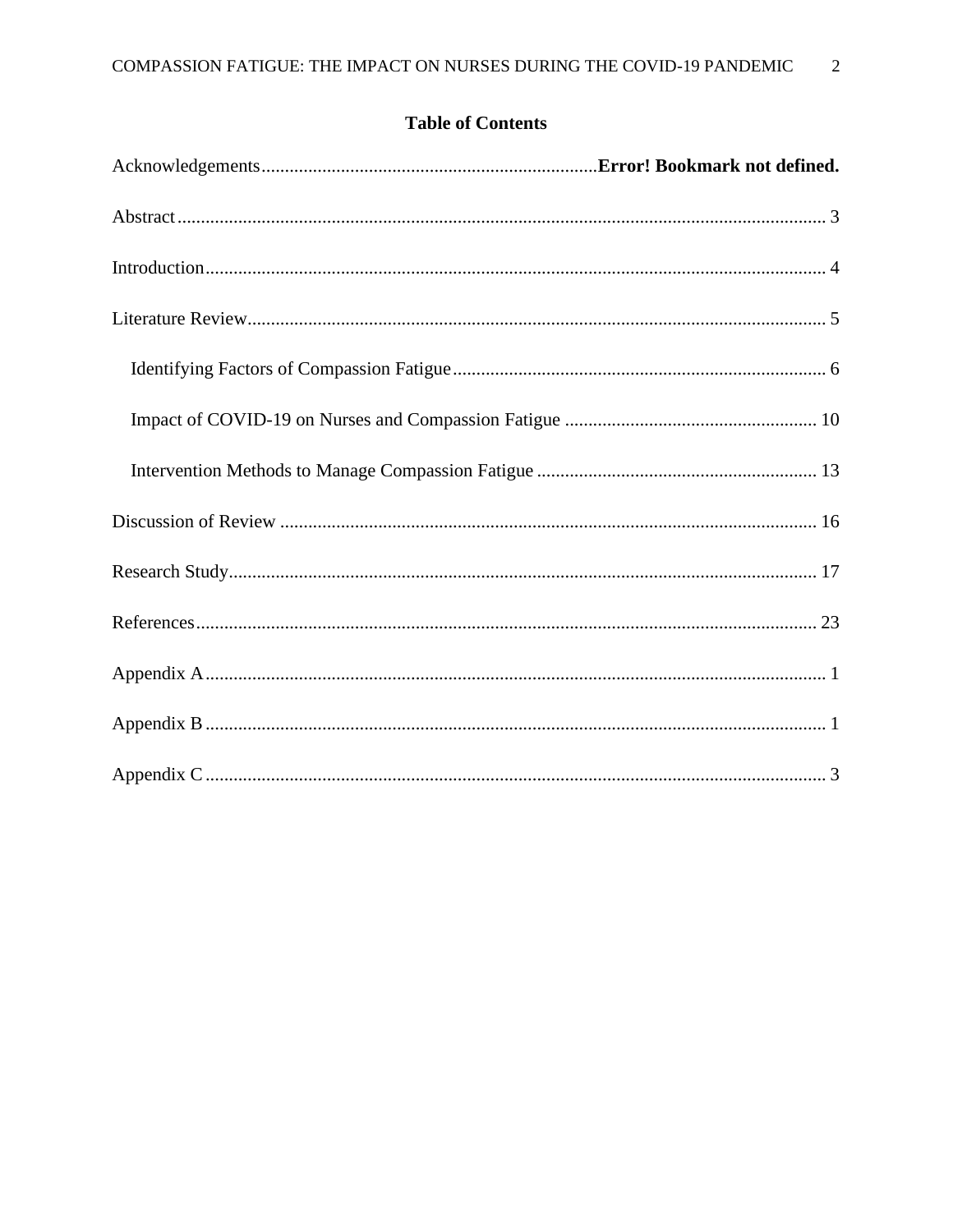#### <span id="page-3-0"></span>**Background**

Compassion fatigue comes from the physical, emotional, and psychological impact of helping others through stressful and traumatic experiences. It is a form of fatigue linked to burnout and secondary traumatic stress. Many nurses are vulnerable to compassion fatigue from repeated exposure to the trauma of their patients. While compassion fatigue has been a continuing issue, the COVID-19 pandemic has increased the risk and number of nurses developing compassion fatigue. This can affect patient care, workplace and personal relationships, and lead to development of more serious mental health issues.

#### **Objective**

To investigate the effects of compassion fatigue on the registered nursing population and identify practices of techniques that alleviate compassion fatigue in nurses. A literature review of past research will be completed and a proposal that illustrates a further study is provided.

#### **Summary of Findings**

Through review of the research, various screening tools were identified which determined if a nurse was experiencing compassion fatigue. Intervention methods were used by nurses to provide beneficial outcomes for participants, which improved their mental health. Methods included educational programs, mindfulness techniques, and self-care skills.

#### **Proposal**

Through a mixed-method study that employs quantitative and qualitative methods, the proposed study will investigate effects of the COVID-19 pandemic on compassion fatigue and bedside nurses. The researchers intend to use self-report surveys and interviews to find common themes within the information collected from participants.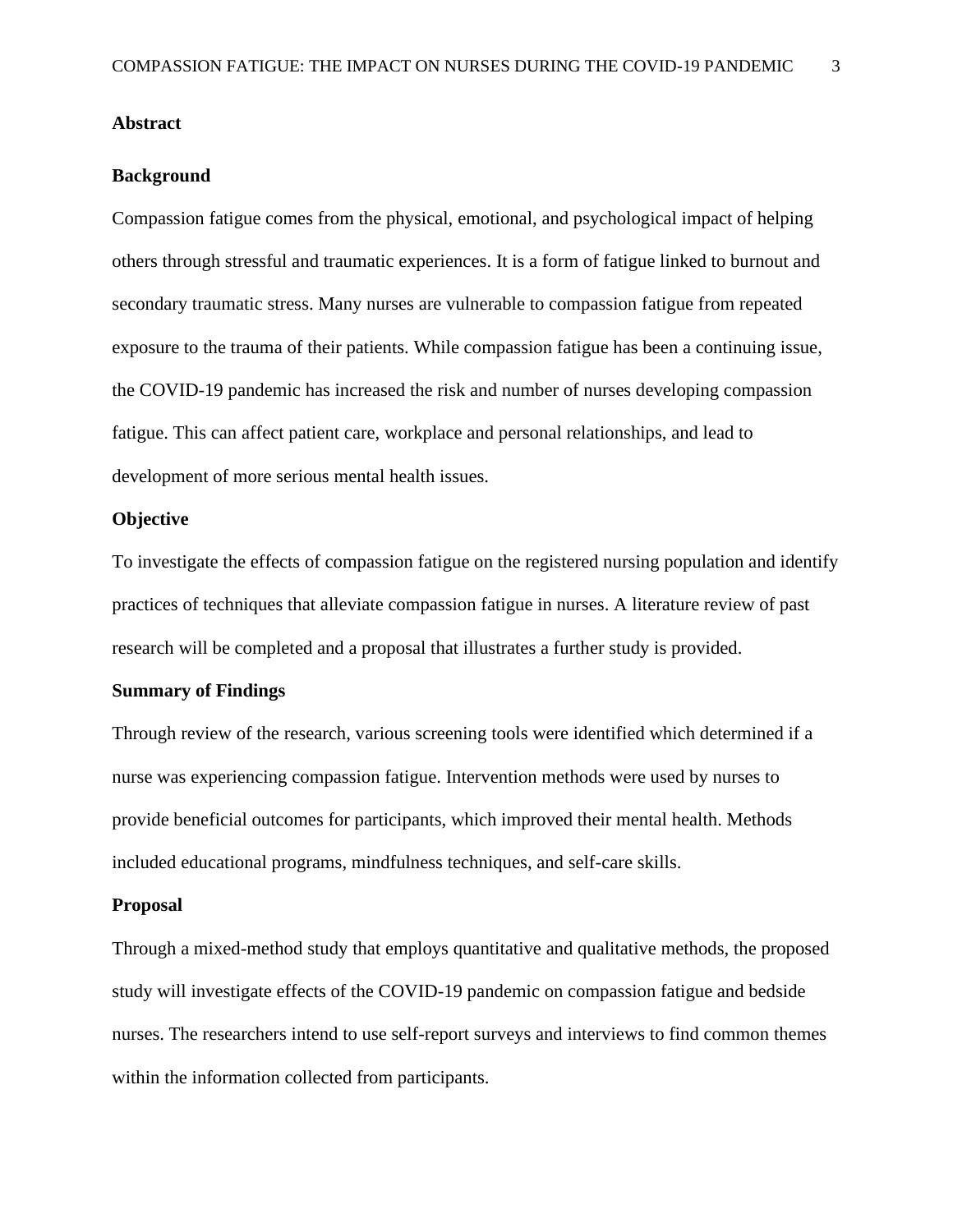## **Introduction**

<span id="page-4-0"></span>The COVID-19 has reached over eight million deaths worldwide, exposing healthcare workers to various influences leading to compassion fatigue. Compassion fatigue is a cumulative outcome of prolonged contact with stress stemming from others (Zhang, et al., 2018). Nurses are repeatedly exposed to their patients' traumas which leads to emotional and physical exhaustion, resulting in a decreased ability to empathize or feel compassion for others (Stevensen et al., 2021). Many nurses are at risk for compassion fatigue which has been found to be due to work overload and stress, low workplace support, and contact with traumatized patients. Research has identified additional factors that have been exacerbated by the COVID-19 pandemic. Nurses have concerns of being exposed to the virus, witnessing the deterioration of their working conditions, and taking greater workloads (Stevensen et al., 2021). Nurses with compassion fatigue begin having thoughts of leaving the nursing profession and develop poor mental health.

Since February 2020, nearly one in five healthcare workers have quit their jobs (García-Hodges, 2022). The exodus of healthcare workers, including nurses, may place great strain on the healthcare industry and the remaining employees. The industry may see high turnover and low employee retention rates. As the healthcare workers are leaving, there is an increase in hospitalizations and positive COVID-19 cases (García-Hodges, 2022). Hospitals are overwhelmed with the number of patients, which has providers struggling. Many hospitals have paused or stopped elective surgeries because of hospital overcrowding and staffing shortages. Healthcare providers like Dr. Megan L. Ranney recounts her work as an emergency physician, "It has become nearly impossible for us to take the right care of the right patient at the right time" (Ranney, 2022). Healthcare workers are worn down by the surges of COVID-19 cases on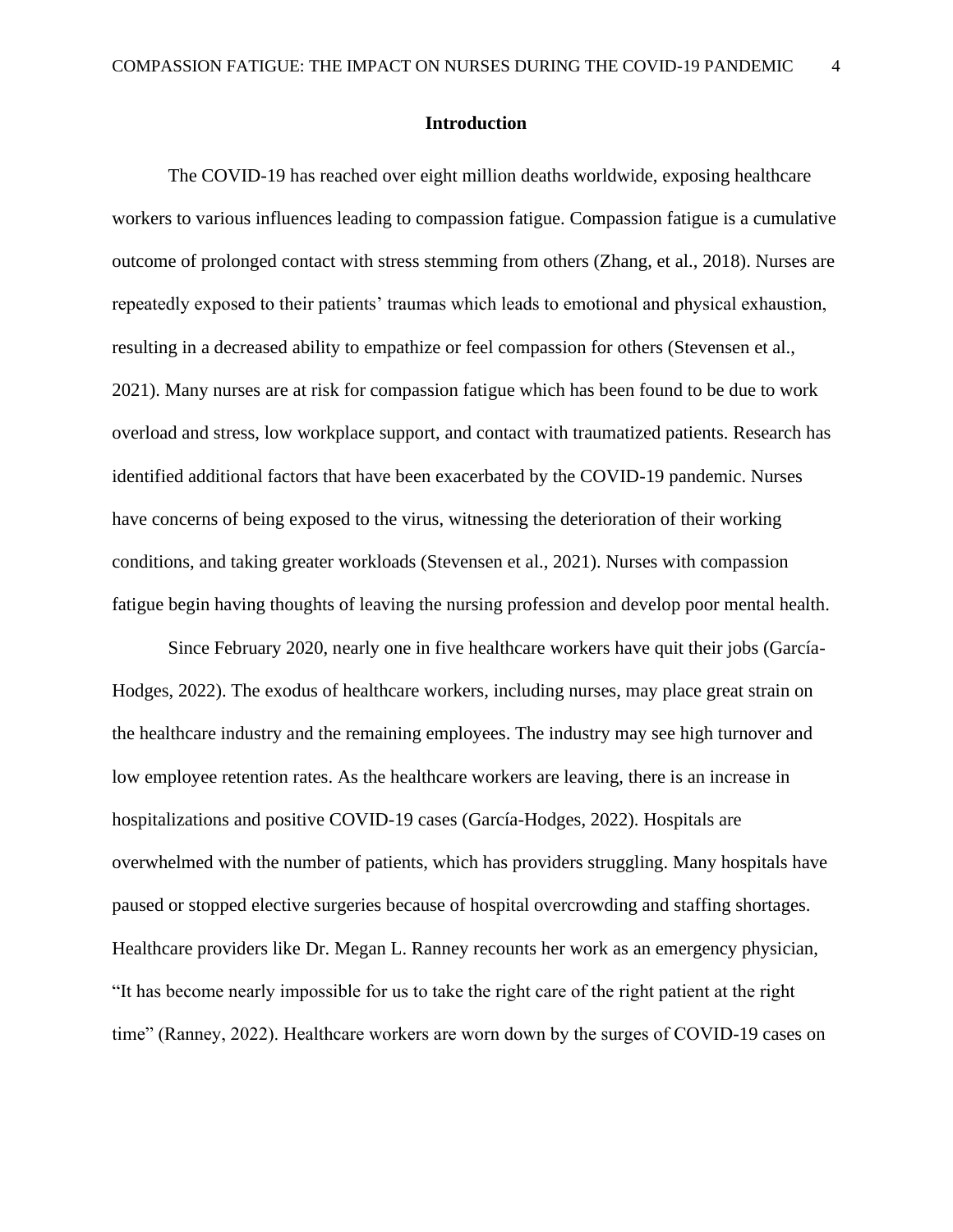top of patients with different, but equally severe conditions. Hospital beds are being taken up and not discharged quickly enough to make room for other patients that need help.

Dr. Ranney describes the moral harm from other patients unrelated to the pandemic: "It's knowing that an elderly man was on a stretcher for hours with a broken hip, lying in his own urine, because there was no one to care for him" (Ranney, 2022). Unsafe staffing ratios can lead to a drop in patient care quality and risk patient safety. Workplaces must change their conditions and help their staff combat compassion fatigue to retain the remaining staff and entice nurses to return to work. Nurses may also practice self-care techniques outside of work to decrease risk of compassion fatigue.

The purpose of this thesis is to identify compassion fatigue among registered nurses at various points in time: before, during the peak of the COVID-19 Pandemic, and the current state of healthcare. The literature review also seeks to identify effective methods that may manage and reduce the risk of developing compassion fatigue. Once compassion fatigue and its effects have been identified, nurses may begin to recognize whether they have been affected by it.

#### **Literature Review**

<span id="page-5-0"></span>The literature review explored and identified incidence of compassion fatigue in frontline nurses. The articles selected were based on the focus on nurse compassion fatigue before and during the COVID-19 pandemic, and interventions implemented to reduce stress and burnout. Articles were assessed based on the aims and methodology of the studies. The databases used were CINAHL, PubMed, Up-To-Date, and Dominican University's Iceberg.

The search terms used were compassion fatigue, burnout, secondary traumatic stress, COVID-19, nurses, healthcare workers.

The research articles are listed and categorized into the following: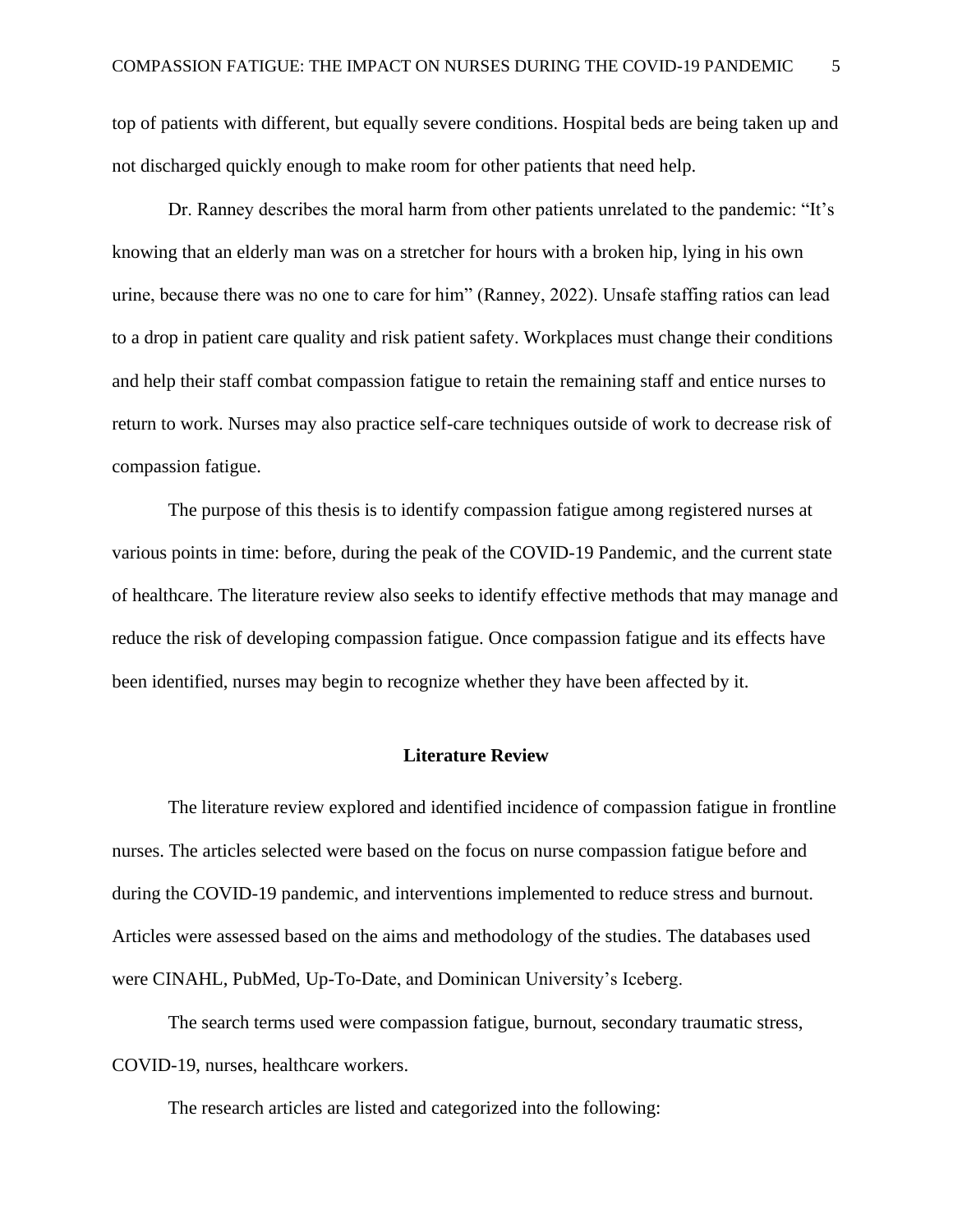- 1. Identifying Factors of Compassion Fatigue
- 2. Impact of COVID-19 on Nurses and Compassion Fatigue
- 3. Intervention Methods to Manage Compassion Fatigue

A table containing a summary of each article presented in the literature review will be provided in the Appendix.

#### <span id="page-6-0"></span>**Identifying Factors of Compassion Fatigue**

*Empathy, Compassion Fatigue, Guilt and Secondary Traumatic Stress in Nurses* was a descriptive-correlational study done to consider the relationship between compassion fatigue and empathy in nurses with the role of guilt and secondary traumatic stress. The participant population consisted of a convenience sample nurses from five randomly selected hospitals in Kerman, Iran. The final sample study comprised of 300 nurses. The population of nurses invited to participate were from specialties such as the emergency department, intensive care units, oncology floors, and medical-surgical units. The data was collected in 2017 using a professional quality of life scale (ProQOL), interpersonal reactivity index, interpersonal guilt scale, and a set of demographic questions (Mottaghi, 2020). The ProQOL was made up of 30 items with three components: compassion satisfaction, burnout, and secondary traumatic stress. The test was answered with a five-point Likert-type scale and scores summarized the responses in a 10-item scale. The interpersonal reactivity test was developed in 1908 to measure empathy. It included 28 items and four components of perspective taking, fantasy, empathic concern, and personal distress (Mottaghi, 2020). The interpersonal guilt scale consisted of 67 articles and four types of guilt: survivor, separation, omnipotent, and self-hate.

The research results showed that there was no direct effect of empathy on compassion fatigue  $(p = 0.001)$  (Mottaghi, 2020). Instead, empathy had an indirect effect on compassion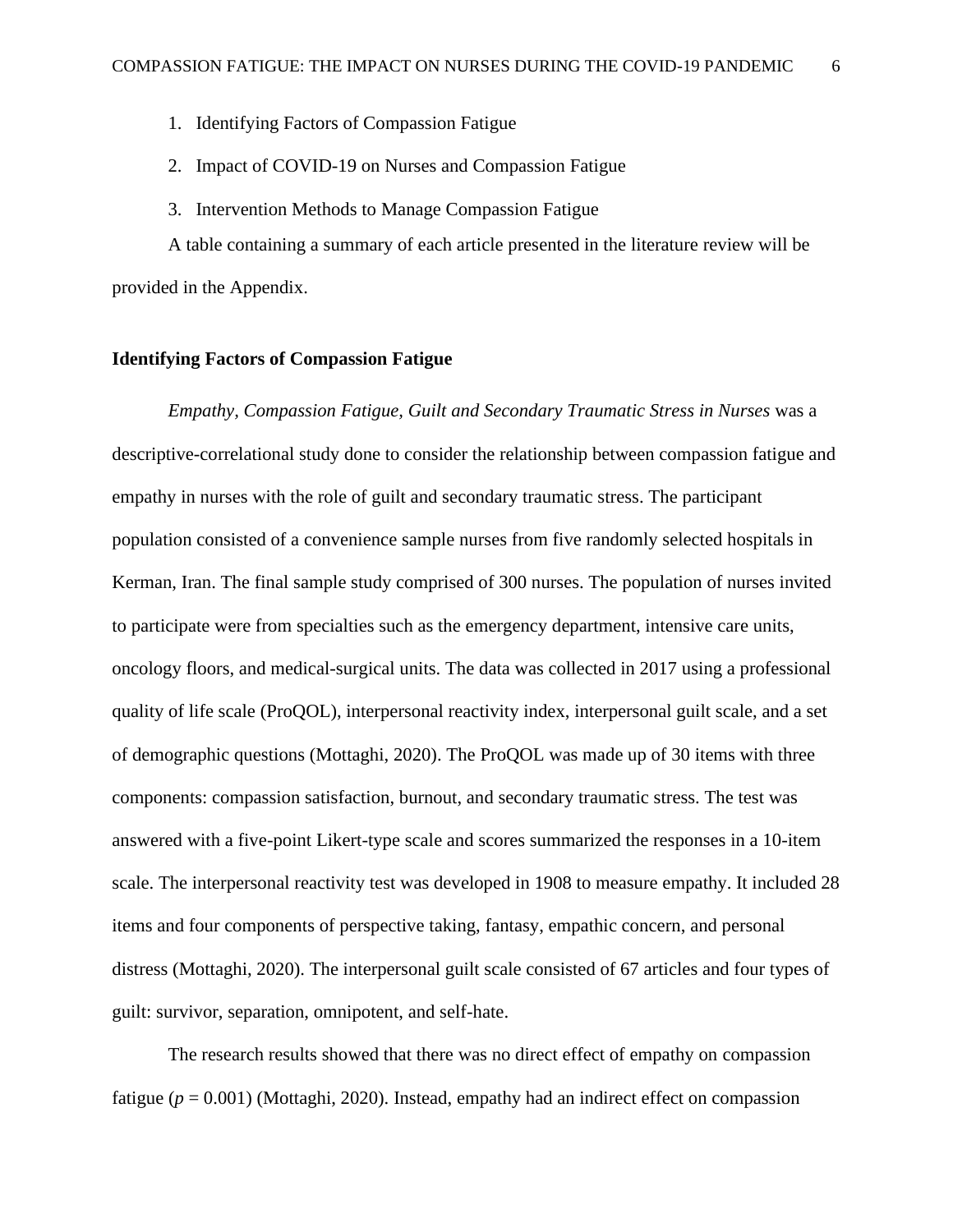fatigue through survivor guilt, omnipotent guilt, and secondary traumatic stress. The findings showed that nurses with increased empathy had a greater feeling of guilt. Nurses would have feelings of responsibility for their patients who were exposed to distressing circumstances such as their ailments or have feelings of guilt because the nurses themselves were not suffering from disease and illness like their patients. The results bring to light that nurses experience great psychological stress in the hospital, which consisted of workplace stress, nursing care, communication with patients, and intra-organizational communications. Nurses continually encounter situations that require empathy, and increased empathy can lead to a uncontrolled feeling of guilt and sense of extreme and illogical responsibility toward their patients (Mottaghi, 2020). Eventually, the survivor guilt would start to affect personal and family life, as well as work and the nurse's ability to manage issues, causing compassion fatigue.

The results also validated that omnipotent guilt and empathy were correlated. When empathy increased, so did omnipotent guilt, but lowered compassion fatigue. Omnipotent guilt is when a person feels responsible for situations out of their control and the well-being of others. Some studies reference adaptive omnipotent guilt relates to positive social adjustment and healthy personal development, which could decrease compassion fatigue (Mottaghi, 2020). Researchers highlighted that the Iranian society is more a collectivist culture, to emphasize the needs of many others over the self (Mottaghi, 2020). This may elucidate why omnipotent guilt results in compassion fatigue lessening, as guilt was reframed into putting the well-being of others first. The research findings also reestablished the role of secondary traumatic stress between compassion fatigue and empathy in nurses (Mottaghi, 2020). Secondary traumatic stress was present when nurses experienced their patient's trauma, which would cause nurses to reexperience their own disturbances and would develop avoidance behaviors and compassion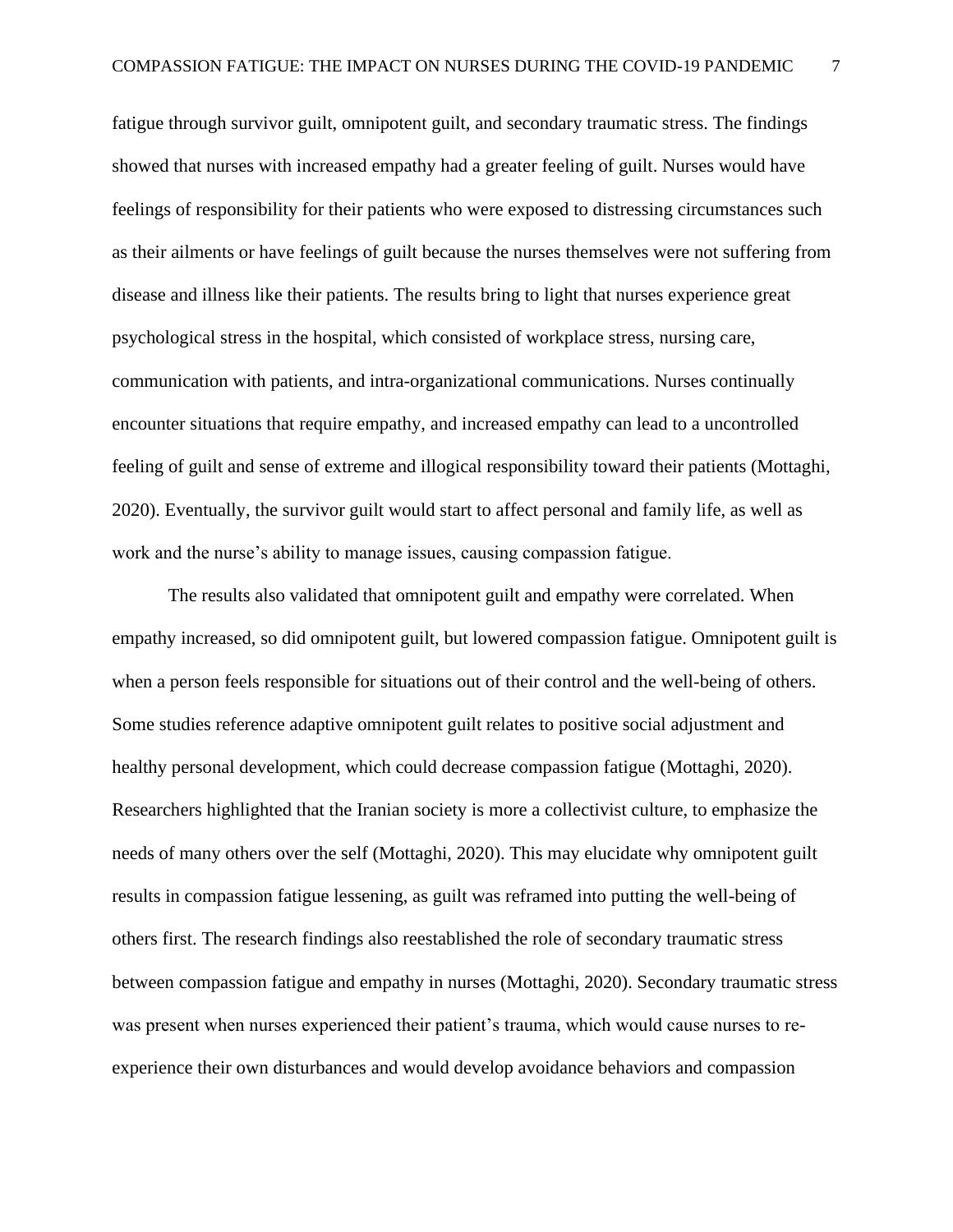fatigue. Empathy accounted for 77% of nurse compassion fatigue via feelings of guilt and secondary traumatic stress (Mottaghi, 2020). The nurses also experienced alterations to their memory and perception. The results of the study indicated that empathy-based guilt and secondary traumatic stress confirmed links between clinical empathy and symptoms of compassion fatigue (Mottaghi, 2020). It appears likely that nurses who are more empathetic experience more and misdirected responsibility for their patients. Nurses who are repeatedly exposed to trauma and show empathy to their patients are more likely to become tired of compassion with patients, as they are unable to feel like they can help their patients.

This study did not explore any interventions or training programs that would target empathic guilt and distress to reduce compassion fatigue. The researchers expressed that it was difficult to find the casual relationship between empathy and factors of guilt, secondary traumatic stress, and compassion fatigue. They suggested that future research should consider other variables such as the timing of the shift, work effort, and mental attributions to better understand aspects affecting compassion fatigue.

*Work Environment Characteristics and Emotional Intelligence as Correlates of Nurses' Compassion Satisfaction and Compassion Fatigue: A Cross-Sectional Survey Study* investigated the relationship between work environment characteristics, emotional intelligence, compassion fatigue, and compassion satisfaction of Canadian nurses (Maillet, 2021). The study found that psychological demands, decision latitude, supervisor and coworker support, and emotional intelligence were correlated with nurses' compassion satisfaction and compassion fatigue. The results of the study emphasized the importance of having reasonable demands, empowering nurse autonomy, having supportive relationships at work, and promoting nurses' emotional intelligence (Maillet, 2021). Researchers used a cross-sectional online survey of Canadian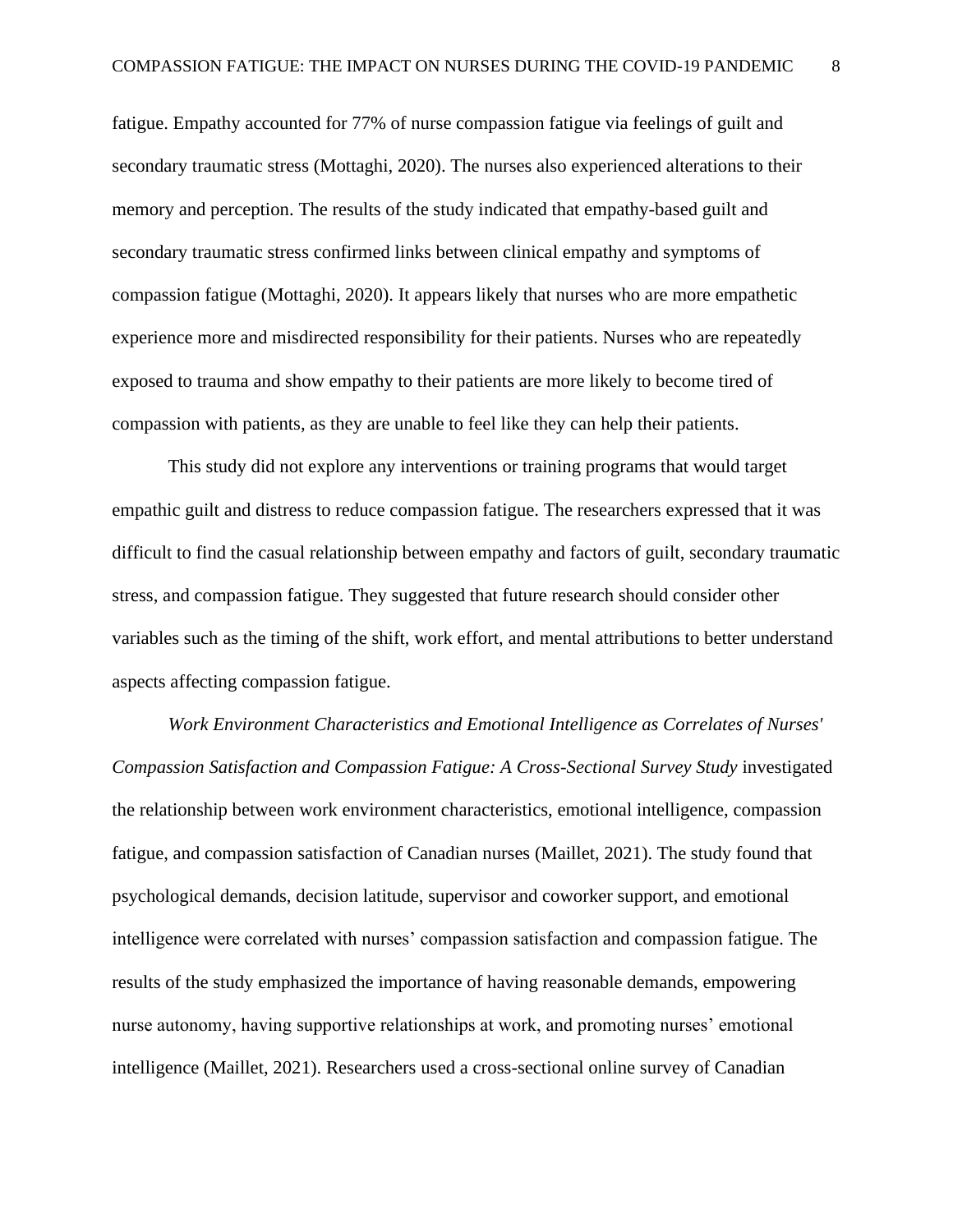registered nurses (RN). The data was collected between September to December 2016 using an online survey which contained demographic questions and self-report questionnaires. The study planned to examine two hypothesized models that linked work environment characteristics and emotional intelligence to compassion fatigue and compassion satisfaction among RNs. The RN participants spanned a variety of specialty areas, but the majority worked on a Medical/Surgical floor and another majority had between 0-10 years worked as a nurse.

Work environment characteristics were evaluated with a job content questionnaire, using the following subsets: psychological demands, decision latitude, supervisor support, and coworker support (Maillet, 2021). The Schutte Self-Report Emotional Intelligence test (SSEIT) was used to assess overall emotional intelligence. An amended ProQOL item and scoring method were used to evaluate compassion fatigue and compassion satisfaction. Results of the study showed an inverse correlational relationship between compassion fatigue and compassion satisfaction, the two main variables. Compassion satisfaction was positively correlated with the following work environment components: decision latitude ( $r = 0.40$ ), supervisor support ( $r =$ 0.33), and coworker support  $(r = 0.31)$  (Maillet, 2021). Psychological demands of the workplace were found to have a negative relationship with compassion satisfaction ( $r = -0.25$ ) and positively associated with higher levels of compassion fatigue  $(r = 0.22)$  (Maillet, 2021).

The results also displayed RNs with higher general emotional intelligence had greater compassion satisfaction  $(r = 0.43)$  and much lower compassion fatigue, as they were more equipped to handle other's and their own emotions. Researchers noted that emotional intelligence is an important resource for RNs to be able to cope effectively with job strain and compassion fatigue, as well as express their emotions in a constructive way (Maillet, 2021). Job strain can be unavoidable for nurses, however researchers noted that employees who received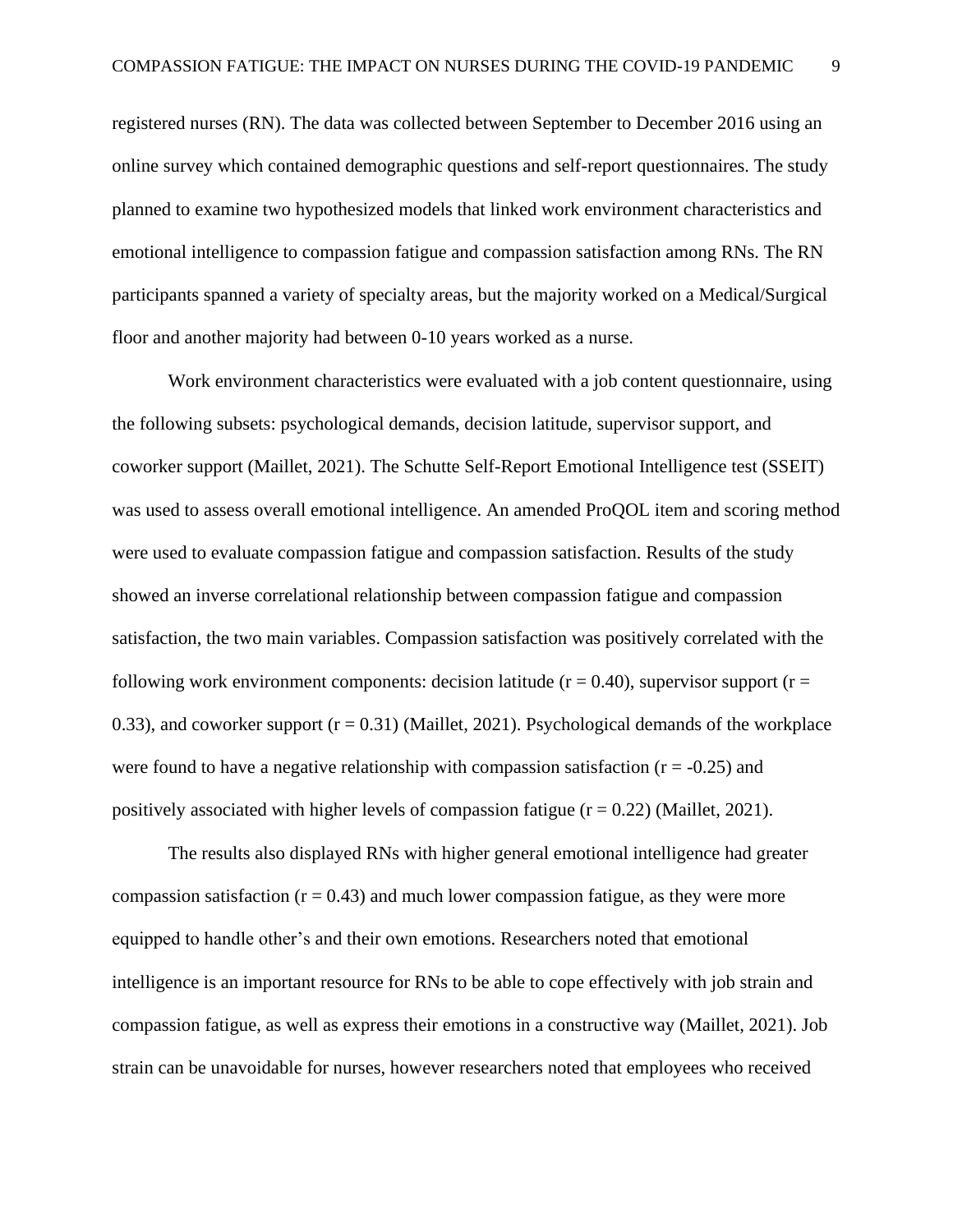support were less disposed to compassion fatigue and had improved coping regarding work demands (Maillet, 2021). Social support came in the forms of support, assistance, feedback, advice, and autonomy from their coworkers and supervisors. The results of this study could help healthcare organizations to support nurses to promote compassion satisfaction and prevent compassion fatigue. It was inferred that a difficult workplace environment would add on to the stress of nursing work, leading to difficulty retaining staff nurses during a nursing shortage.

#### <span id="page-10-0"></span>**Impact of COVID-19 on Nurses and Compassion Fatigue**

*Resilience as a mediator between compassion fatigue, nurses' work outcomes, and quality of care during the COVID-19 pandemic* was a cross-sectional study that used an online survey collecting data from nurses in the Philippines who had given care to coronavirus patients (Labrague, et al., 2021). Participants were registered and licensed nurses who worked in the hospital six months prior to the study and gave direct patient care to suspected or infected coronavirus patients in order to be eligible for the study. 270 frontline nurses from the region responded. Five self-report scales were used to collect data which used a version of the Compassion Fatigue Scale (CFS) and a 10-point Likert scale (Labrague, et al., 2021). The mean score was calculated from the answers and evaluated. A higher CFS mean score would mean a higher level of compassion fatigue. A four-item Brief Resilient Coping Skills scale used a fivepoint Likert scale to evaluate frontline nurses' ability to recover from stressful situations caused by the pandemic. Nurses' satisfaction with their current job during the height of the coronavirus pandemic was assessed with a five-point Likert Job Satisfaction Scale. A higher score on the Job Satisfaction Scale represented a higher level of job satisfaction. A five-point Likert scale with a single item was used to examine nurses' intention to leave their current job. The item asked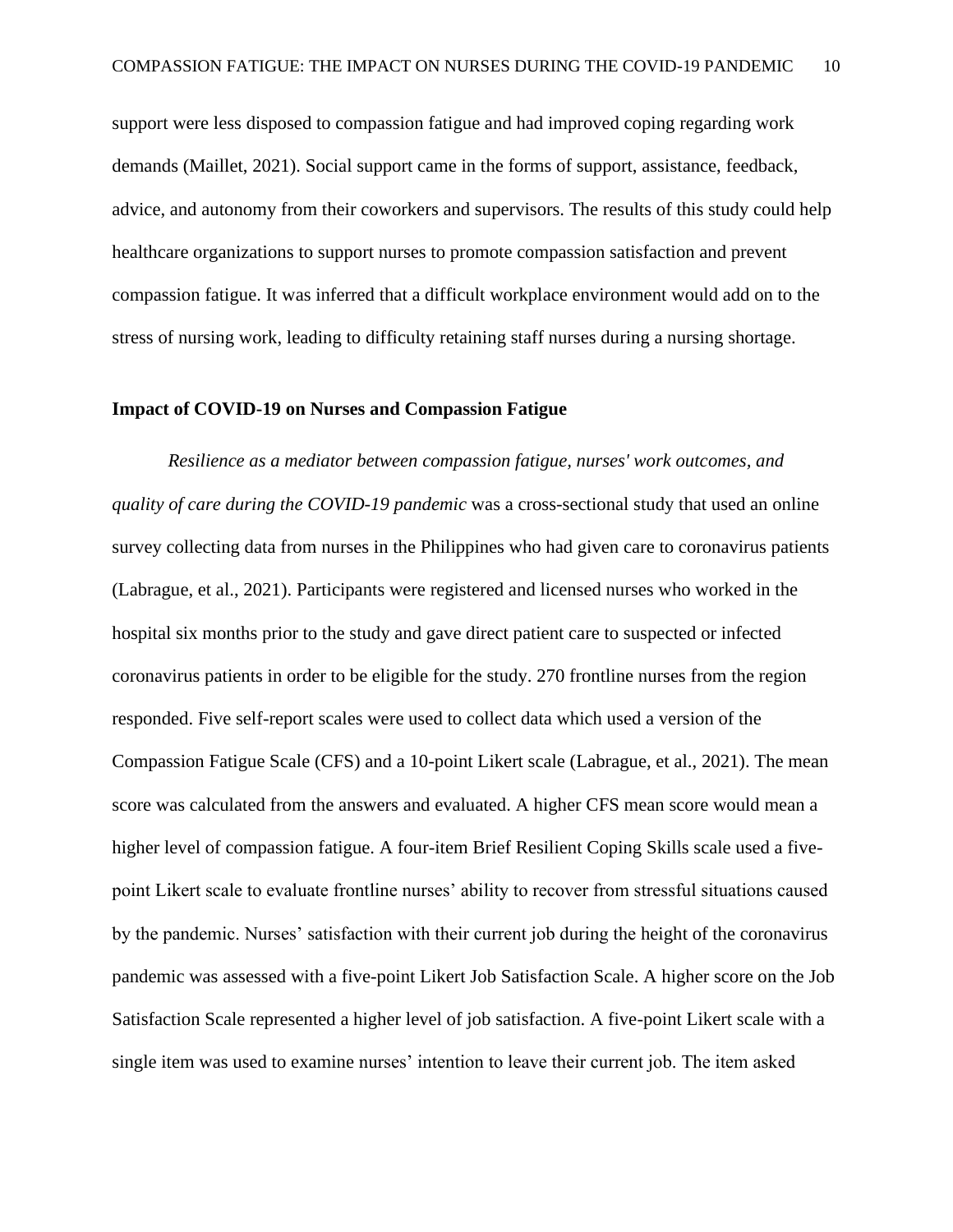participants, "Given the current situation, I am more likely to leave my profession" (Labrague, et al., 2021). Participant data was collected from November 1, 2020, to December 1, 2020.

The results found that compassion fatigue was negatively associated with quality of care  $(\beta = -0.145, p = 0.019)$  and job satisfaction  $(\beta = -0.317, p = 0.001)$ , and positively associated with intention of leaving their job ( $\beta$  = 0.301, p = 0.001) (Labrague, et al., 2021). The results also showed that resilience was positively associated with quality of care and job satisfaction, and negatively associated with turnover intention (Labrague, et al., 2021). In addition, resilience was discovered to facilitate the relationship between compassion fatigue and job satisfaction ( $\beta = -$ 0.259, p = 0.001), as well as compassion fatigue and job turnover intention ( $\beta$  = 0.272, p = 0.001) (Labrague, et al., 2021). In conclusion, resilience reduced repercussions of compassion fatigue on job satisfaction, job turnover intention, and alleged quality of care for frontline nurses (Labrague, et al., 2021). Researchers compared their results of the prevalence of compassion fatigue in nurses during the pandemic to findings of previous studies done prior to the coronavirus crisis. The study done by Labrague, et al, was the first to report the consequences of compassion fatigue in frontline nurses during the pandemic related to job outcome and quality of care (Labrague, et al., 2021). The researchers found prevalence of compassion fatigue in frontline nurses in the Philippines was influenced by issues caused during the pandemic, which adversely affected work outcomes and quality of patient care provided. It was identified that psychological resilience was identified as a factor that would protect nurses from the adverse effects of compassion fatigue, which resulted in increased job satisfaction, higher job retention, and an increased perception of quality of patient care. The research suggested that interventions should be implemented to reduce compassion fatigue and build psychological resilience in nurses should be prioritized by hospital and nursing administrations (Labrague, et al, 2021).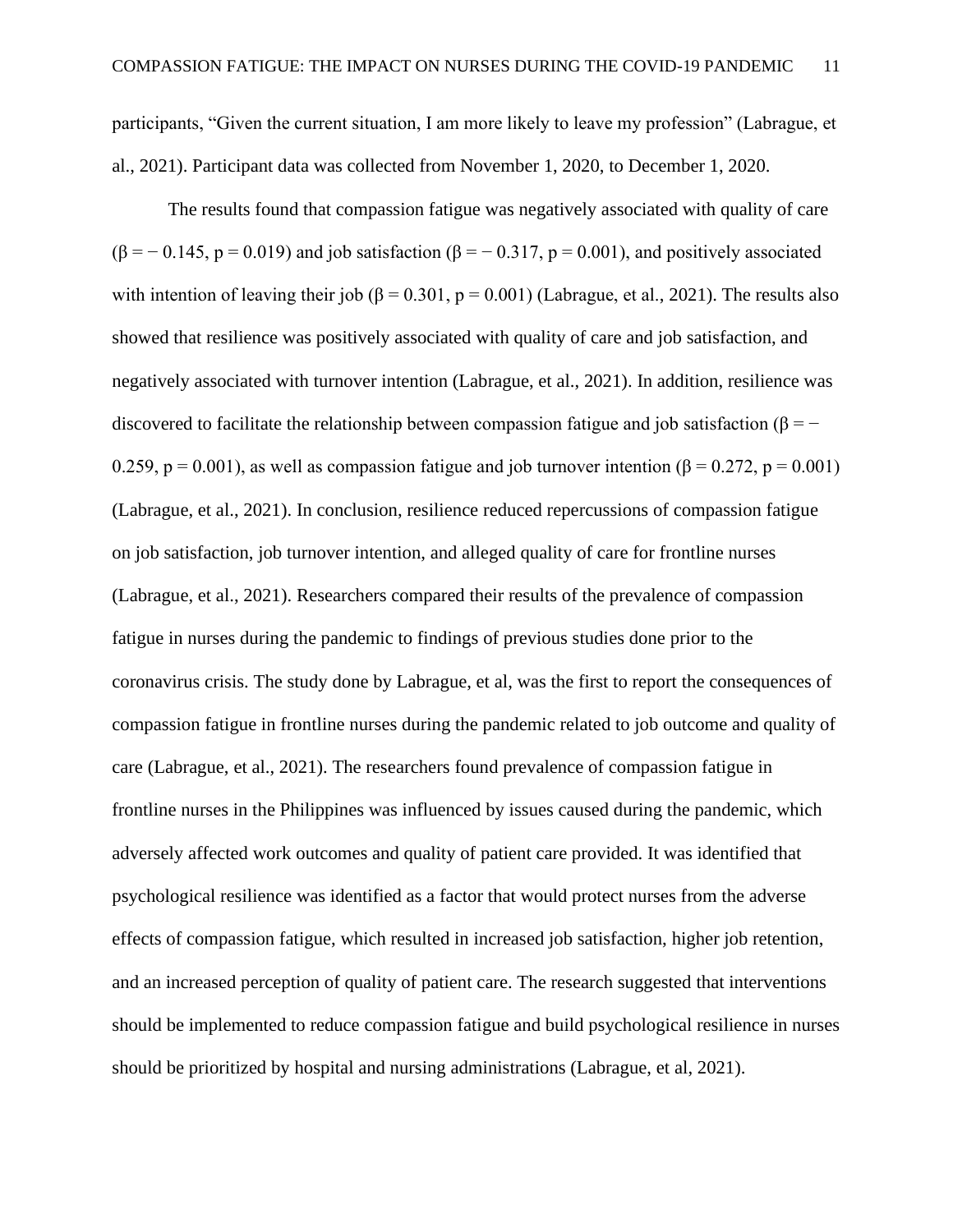*COVID-19 Patient Care Predicts Nurses' Parental Burnout and Child Abuse: Mediating Effects of Compassion Fatigue* explores the harmful effects of the pandemic on nurses' parental burnout, child abuse, and child neglect, which were mediated by compassion fatigue (Stevenson, et al., 2021). Nurses who are also parents are at risk for professional compassion fatigue and parental burnout. Authors Stevenson, et al., state recent research has shown that parents with COVID-19 related stressors have projected higher potential for engaging in child abuse. Participant criteria required registered nurses to be parents of young children. The researchers note that the results were skewed as participants were mostly younger parents with young children (Stevenson, et al., 2021). The results would not be able to generalize the nursing population regarding compassion fatigue throughout the profession. The study was conducted during May 2020. The participants completed a survey where they answered questions regarding direct care and exposure to COVID-19 patients and loss of family income. The research used a cross-sectional methodology which measuring compassion fatigue, compassion satisfaction, substance abuse, spouse conflict, parental burnout, child abuse, and child neglect (Stevenson, et al, 2021). The study hypothesized that care of COVID-19 patients, exposure to death and suffering during the pandemic, and loss of family income due to COVID-19 would predict higher levels of self-reported compassion fatigue, substance abuse, spouse conflict, parental burnout, and child abuse and neglect (Stevenson, et al, 2021). It was also expected that compassion fatigue would be correlated with the hypothesized effects of COVID-19 patient care, exposure to patient death and suffering during the pandemic, and loss of family income in relation to all variables (substance abuse, spouse conflict, parental burnout, child abuse, and child neglect) (Stevenson, 2021).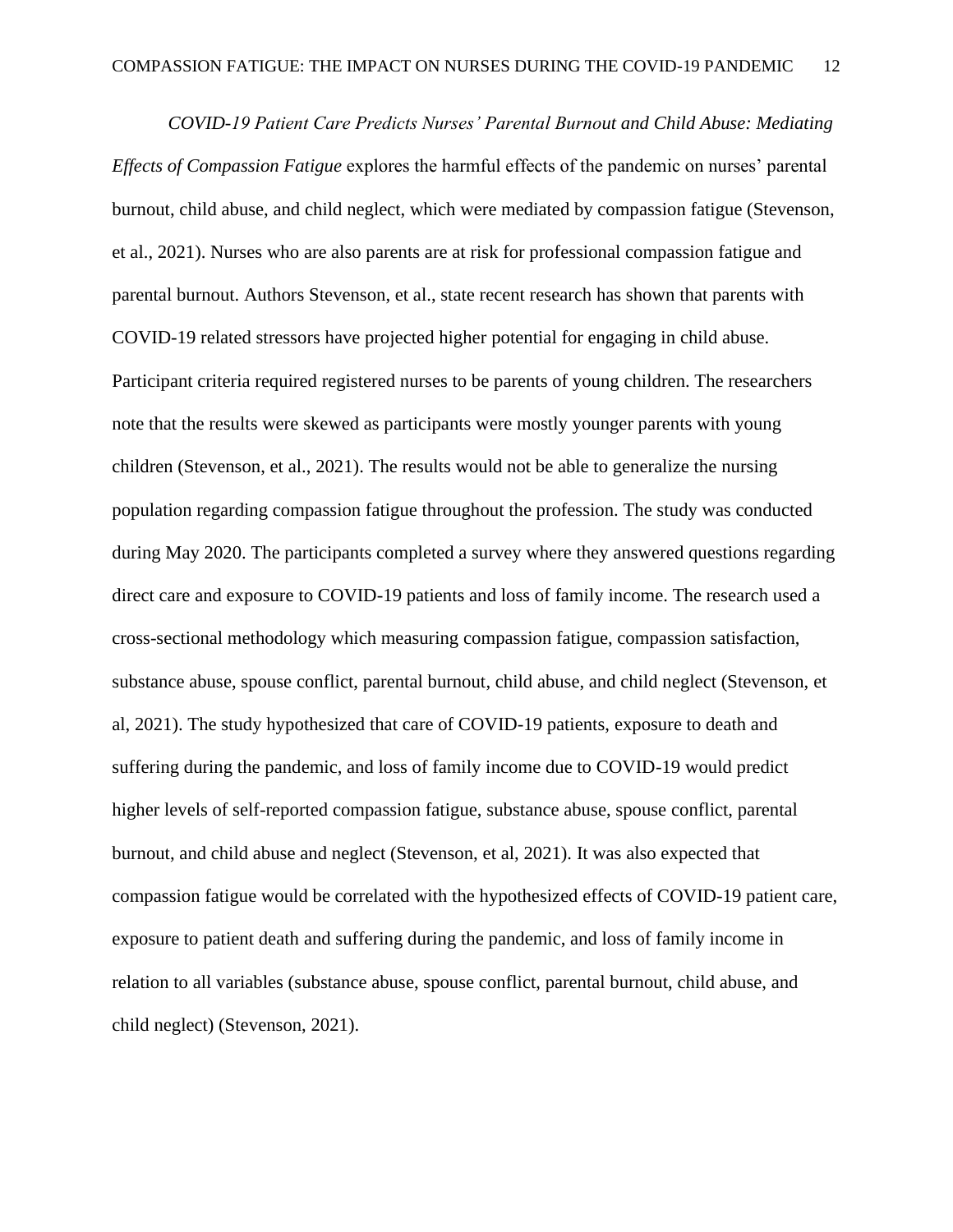The research data supports the hypothesis that increased frequency of nurse COVID-19 patient care, exposure to patient suffering and death from COVID-19, and loss of family income due to COVID-19 were major predictors for nurse compassion fatigue, which predicted higher parental burnout, child abuse and neglect, substance abuse, and spouse conflict (Stevenson, 2021). Researchers noted that the results are consistent with growing research demonstrating the COVID-19 pandemic has increased risk of harmful effects to nurses and their families. The research suggests there is a need for interventions designed to reduce compassion fatigue can benefit nurses, as well as their spouses and children.

#### <span id="page-13-0"></span>**Intervention Methods to Manage Compassion Fatigue**

*Intervening to Improve Compassion Fatigue Resiliency in Forensic Nurses* was an exploratory study done to verify the prevalence of compassion fatigue symptoms and evaluate the efficacy of an educational intervention in forensic nurse participants (Flarity, 2016). 55 nurses voluntarily completed a Professional Quality of Life Tool (ProQOL). The nurses participated in a pre-test and intervention session. The ProQOL was used as a pre- and post-test, and participants were their own control group. The study utilized a four-hour interactive conference conducted by a certified compassion fatigue specialist. Forensic nurses were educated on sources of compassion fatigue, the subsequent physiological effects, signs and symptoms to be aware of, and factors that would lead to compassion fatigue. The conference showed participants a video of a documentary video which shared the experience of a nurse suffering from compassion fatigue (Flarity, 2016). The intervention seminar included an interactive lecture, paired with individual and group exercises, and engaging in group discussions. Forensic nurses learned about the importance of stress management and participated in demonstrations that allowed them to utilize the strategies. Participants learned skills promoting relaxation to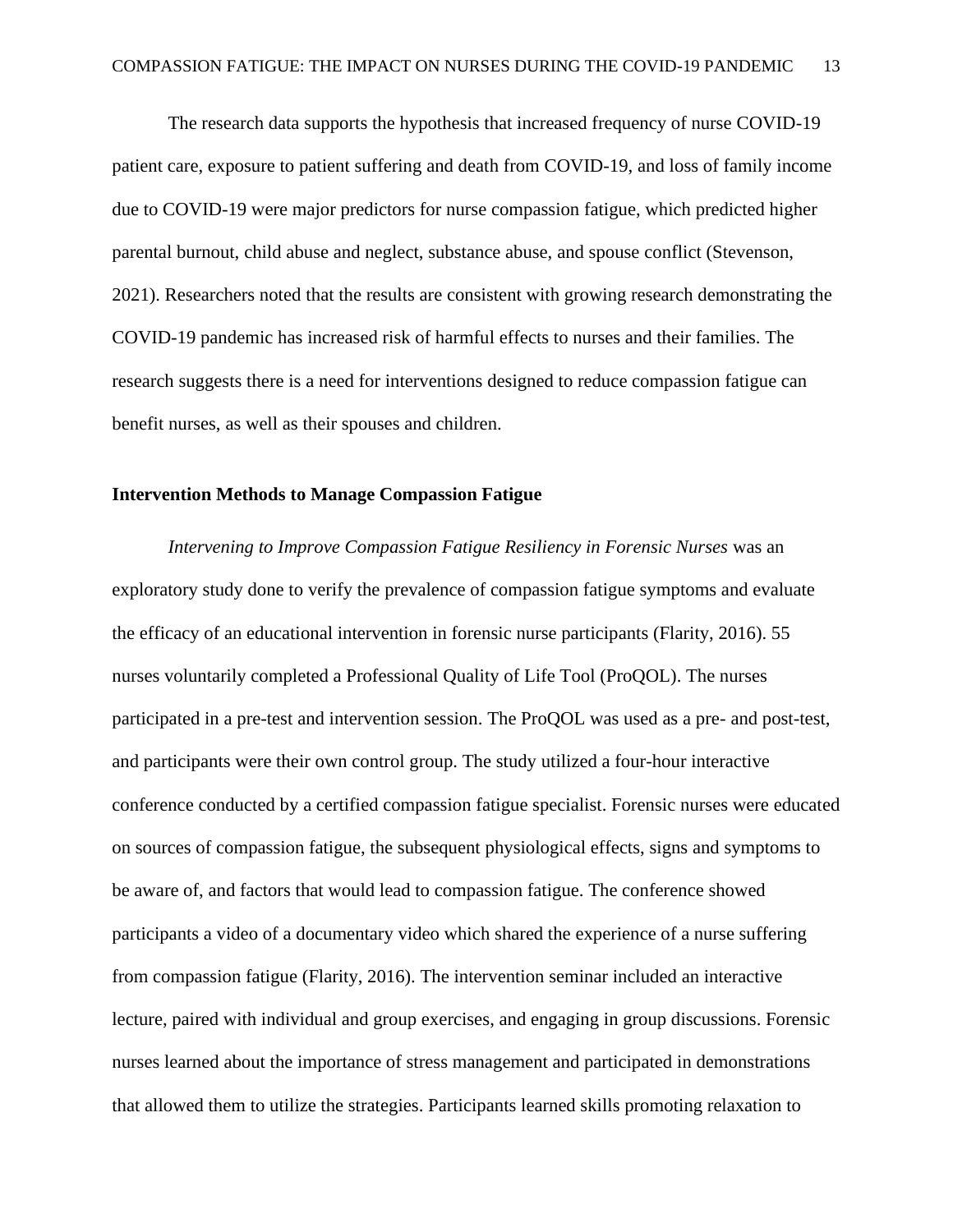reduce acute stress. In addition, self-care activities were identified for forensic nurses to implement in their lives. 55 forensic nurses participated in the compassion fatigue intervention. The array of participant nursing experience spanned from 3-33 years, which 21 participants had been working as an RN for over twenty years.

Seven forensic nurse participants completed the ProQOL, as well as the compassion fatigue intervention. The ProQOL was used as a pre- and post-test to assess the success of the intervention on reducing compassion fatigue of forensic nurses. The ProQOL was a 30-item selfreport tool that used three subscales which measured three concepts: compassion satisfaction, secondary traumatic stress, and burnout (Flarity, 2016). The scores from both tests were analyzed for changes. All participants were female ranging from 31-55 years of age. All the participants reported at least one symptom of compassion fatigue within the past 30 days. 69% of participants reported low moderate levels of compassion satisfaction on the pre-test, and 43% reported low to moderate levels of compassion satisfaction on the post-test (Flarity, 2016). A 21% improvement of compassion satisfaction was indicated after the intervention. When asked about burnout, 86% of the sample reported moderate to high levels burnout in the pre-test. During the post-test, 43% of participants reported moderate levels of burnout, indicating a 19% improvement (Flarity, 2016).

The intent of the study was to corroborate the prevalence of compassion fatigue within forensic nurses and evaluate the effectiveness of a compassion fatigue intervention (Flarity, 2016). More research is needed to assess the occurrence in larger populations of forensic nurses, as well as other registered nurse populations. Additional research is necessary to determine the efficacy of other interventions that target long term consequences of compassion fatigue. The leading limitation of the study was the small convenience sample size. These findings would not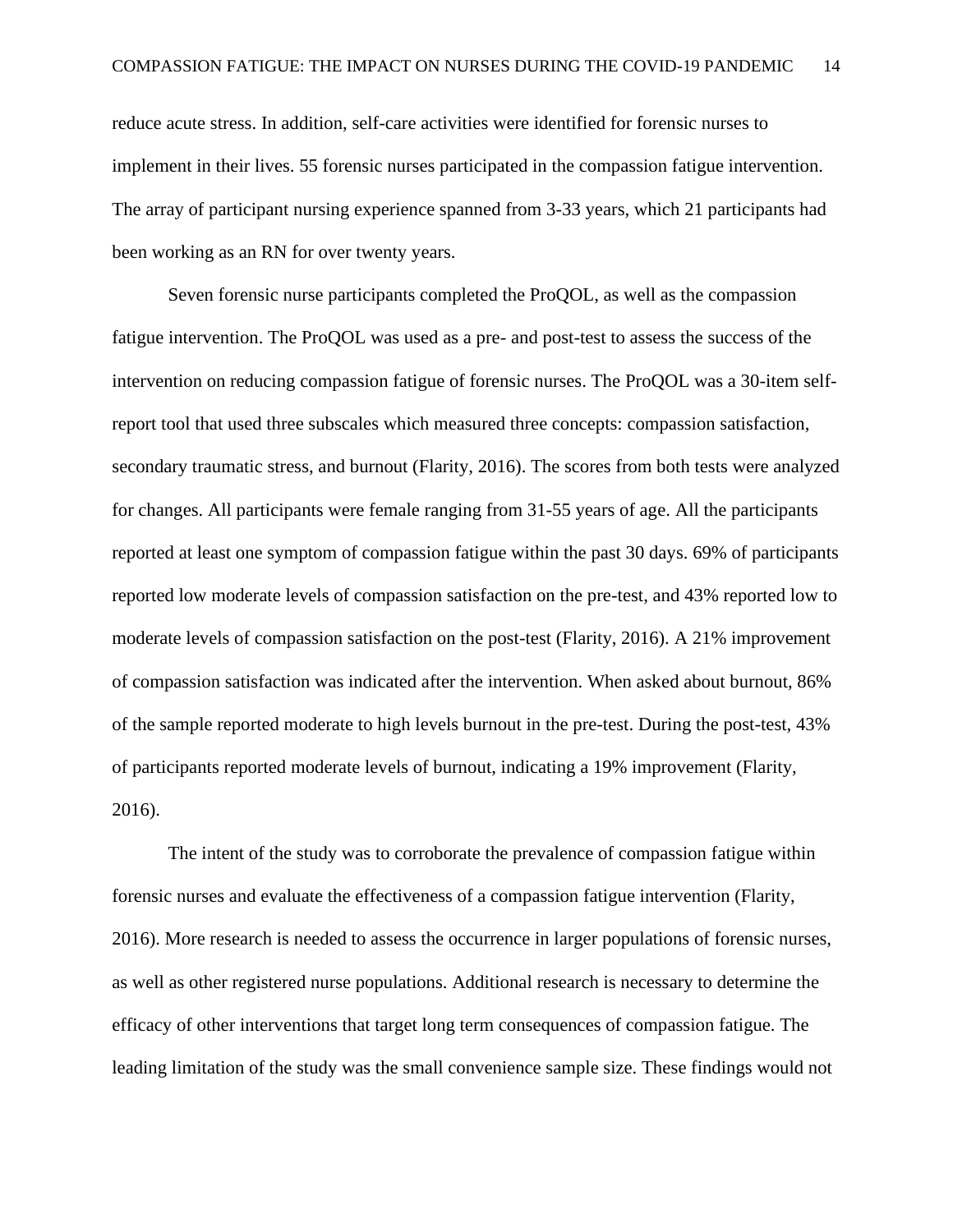be introspective of the general forensic nurse population. Since participants were self-selected for participation, there may have been a potential inaccuracy with self-reported data. The study showed short-term improvement, but longer studies would be more beneficial to consider longterm effects of the intervention seminar (Flarity, 2016). The study identified compassion fatigue may have unfavourable effects on nursing performance, morale, staff recruitment, and staff retention. Nurses who suffered from compassion fatigue were more likely to leave the profession. The study also stated that at the time of publication, there was a worldwide nursing shortage four years before the COVID-19 pandemic.

*An Exploratory Study of a 3-Minute Mindfulness Intervention on Compassion Fatigue in Nurses* was a study that showed breathing mindfully for three minutes over a period of four weeks will have a positive effect on compassion fatigue in nurses (Owens, et al., 2020). The study was carried out using a nonrandomized, pre- and post-intervention study conducted using a breathing intervention. Thirty-two nurses participated over four weeks (Owens, et al., 2020). The intervention revealed a significant reduction in compassion fatigue in nurses. The exploration evaluated the efficacy of the mindfulness intervention on compassion fatigue in acute care nurses. The intervention was also effective when applied to secondary traumatic stress, burnout, and compassion satisfaction. The methods used were quasi-experimental coupled with a single group pre- and post-test design (Owens, et al., 2020). Quantitative data was analyzed using descriptive statistics after each test. The sample population criteria recruited acute and critical care RNs within the New York City region. The study tool was a Professional Quality of Life Test used at two points of the study, once before the intervention and once four weeks after the intervention. The test contained thirty self-report items on a five-point Likert Scale, which was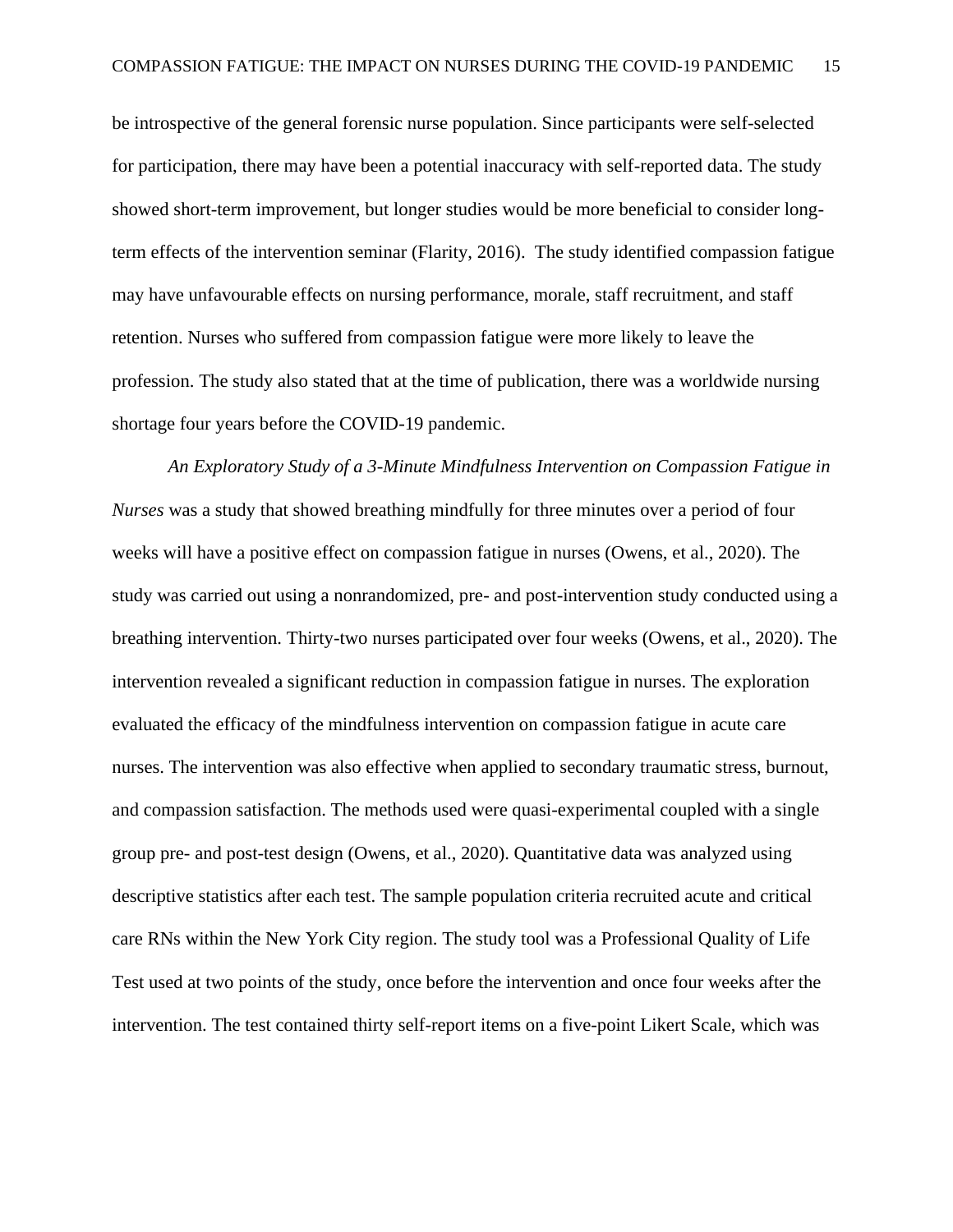then divided into subscales related to concepts of compassion satisfaction, burnout, and secondary traumatic stress (Owens, et al., 2020).

The results of the study confirmed the hypothesis of registered nurses breathing mindfully for three minutes over a period of four weeks experienced reduced compassion fatigue (Owens, et al., 2020). The intervention also showed reduced burnout and secondary traumatic stress. The researchers found that participants only practiced the intervention an average of three days a week instead of the specified twenty-one days. Despite partial adherence to the mindfulness regimen, acute care nurse burnout and secondary stress levels decreased significantly to shift from "average" (23-41) to "low" ( $\leq$ 22) levels of burnout and secondary stress when measured (Owens, et al, 2020). The study results also showed a positive and visible recovery in acute care nurse compassion fatigue when measuring with decreased burnout and secondary traumatic stress acter the use of a three-minute breathing exercise over 4 weeks. The study has also shown that there are advantages from a short and partially adhered mindfulnessbased intervention for compassion fatigue and shared notions. The researchers reported the positive results of breathing mindfully for three minutes several times per week reflect other study results that use a longer duration of mindfulness-based intervention (Owens, et al., 2020).

#### **Discussion of Review**

<span id="page-16-0"></span>This review has shown that the COVID-19 pandemic has put more stress on registered nurses working at the bedside and increased the presence of compassion fatigue. Compassion fatigue has been the focus of this review as it is like burnout but comes from the repeated exposure to the trauma of others. Nurses are generally people who want to help others and can become overwhelmed with feelings of exhaustion or powerlessness. When taking care of patients at the height of the pandemic and seeing patients with poor outcomes due to the COVID-19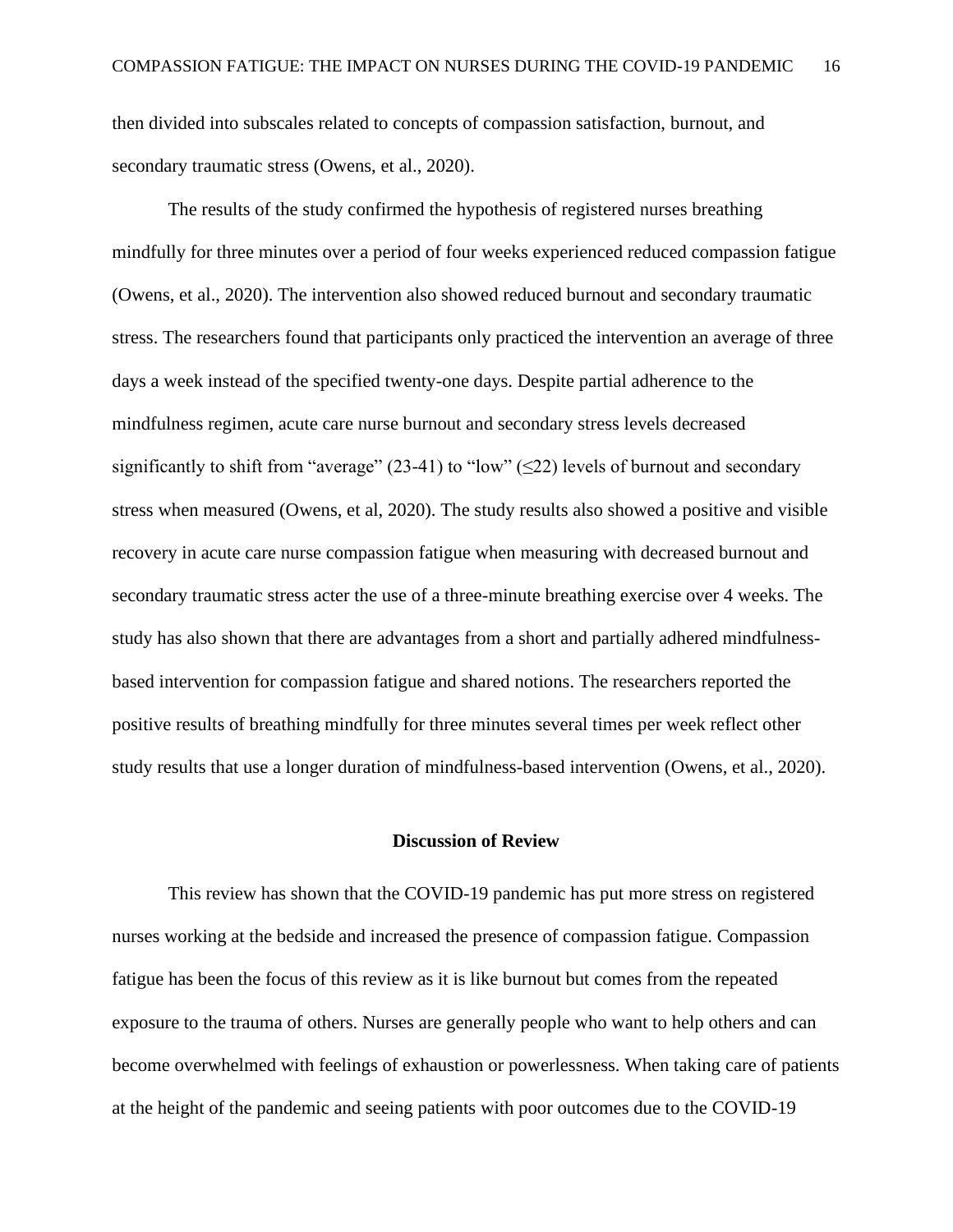illness, nurses can begin to blame themselves for not doing enough and start to lose a sense of accomplishment.

Studies done before 2020 revealed nurses reporting the presence of compassion fatigue, as well as studies done during the COVID-19 pandemic. Labrague, et at, found 38.5% of frontline nurses in a self-report survey to have experienced "medium" to "high" levels of compassion fatigue during the second wave of the pandemic (Labrague, et al, 2021). Several authors have identified the effects of compassion fatigue amongst nurses which include selfreports of poorer quality of care, lower job satisfaction, family conflict, and other harmful effects. Studies reviewed provided interventions in which nurses utilized to decrease compassion fatigue and improve nurses' well-being. Interventions reviewed included an educational panel on compassion fatigue and self-care activities, in addition to mindfulness-based breathing interventions. Both interventions resulted in self-reported improvement after the intervention. When reviewing the literature, it is noted that high levels of compassion fatigue can affect delivery of good quality of nursing care. Increased compassion fatigue and negative patient outcomes, reduced patient satisfaction, and reported low quality of care were all found to be correlated.

#### **Research Study**

### <span id="page-17-0"></span>**Introduction**

With frequent bedside interaction with patients, registered nurses are exposed to others' physical and emotional needs. The repeated exposure to stress and trauma of patients will overwhelm a nurse and drain their compassion and empathy. The research approach is to observe whether bedside nurses perceive a change or adverse effect on the quality of patient care as a result of compassion fatigue during the height of the pandemic. A descriptive correlational study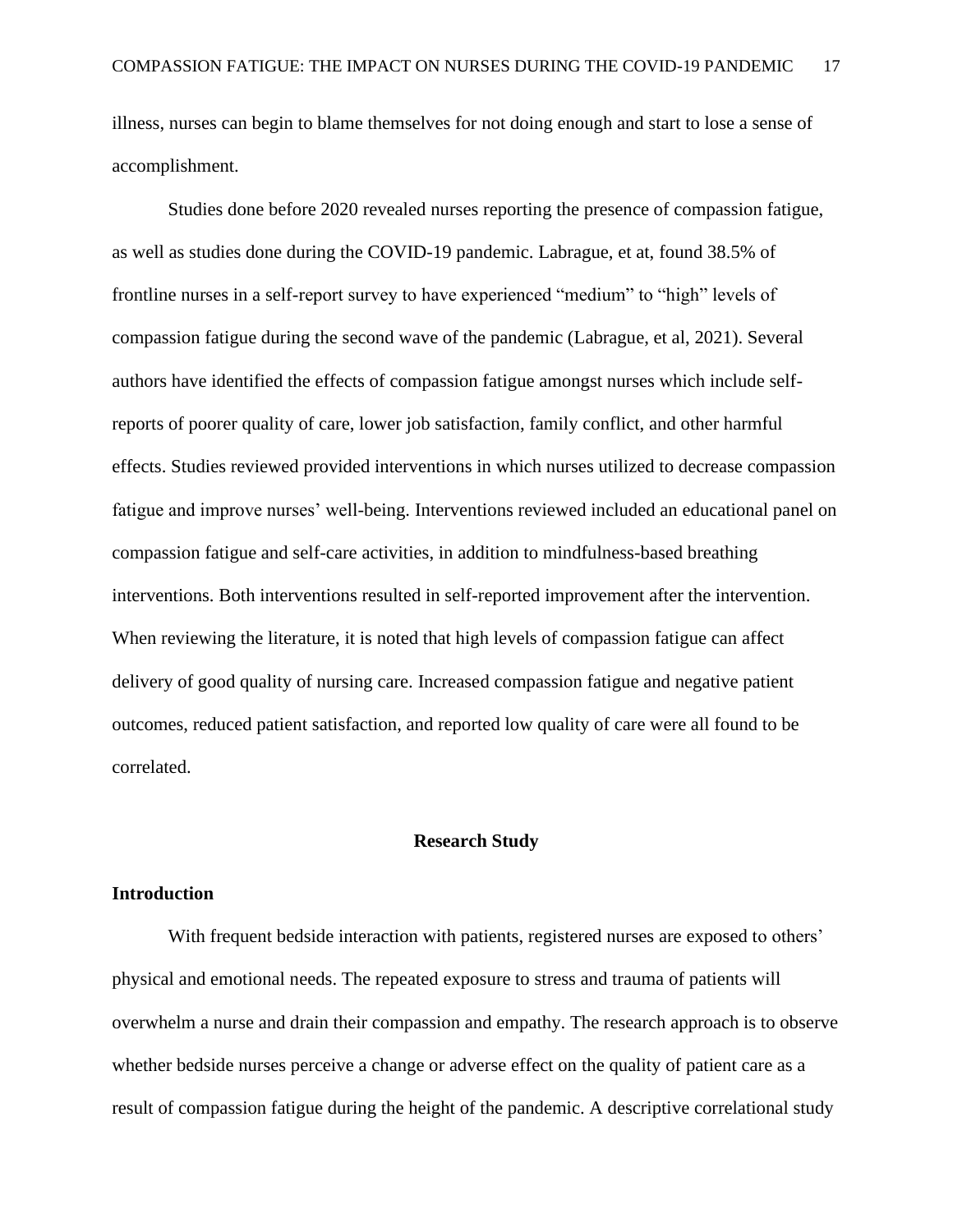is proposed to collect information to describe the relationship between compassion fatigue and quality of patient care as perceived by bedside nurses who worked during the COVID-19 pandemic.

#### **Theoretical Framework**

Nola J. Pender's Health Promotion Model represents a theoretical perspective that investigates the factors and links influencing health-promoting behavior to improve health and quality of life (Petiprin, 2020). The framework serves as a guide to explore the many aspects of a person which influence in their goal to enhance their health. Influences would include social and environmental factors that influence health promotion behavior. Health promotion behavior is a desired outcome and should improve health, enhance a person's functional ability, and better their quality of life (Petiprin, 2020). The health promotion model can be applied to registered nurses to identify what situational and interpersonal influences affect nurses and contribute to compassion fatigue. Registered nurses may then implement health promotion behaviors to manage compassion fatigue and learn to work within the constraints of the condition.

#### **Research Question**

Do nurses perceive a change or adverse effect on the quality of patient care because of compassion fatigue during the height of the pandemic?

#### **Research Model**

The research model will be a mixed-method study to collect data to create a hypothesis describing a correlation between a nurse's perceived decline in quality of patient care and the presence of higher levels of compassion fatigue in registered nurses. A modified Compassion Fatigue Self-Test with a Likert-Scale and open-ended questions will be used as tools of the study. Participation would be solicited from up to 300 registered nurses who have worked at the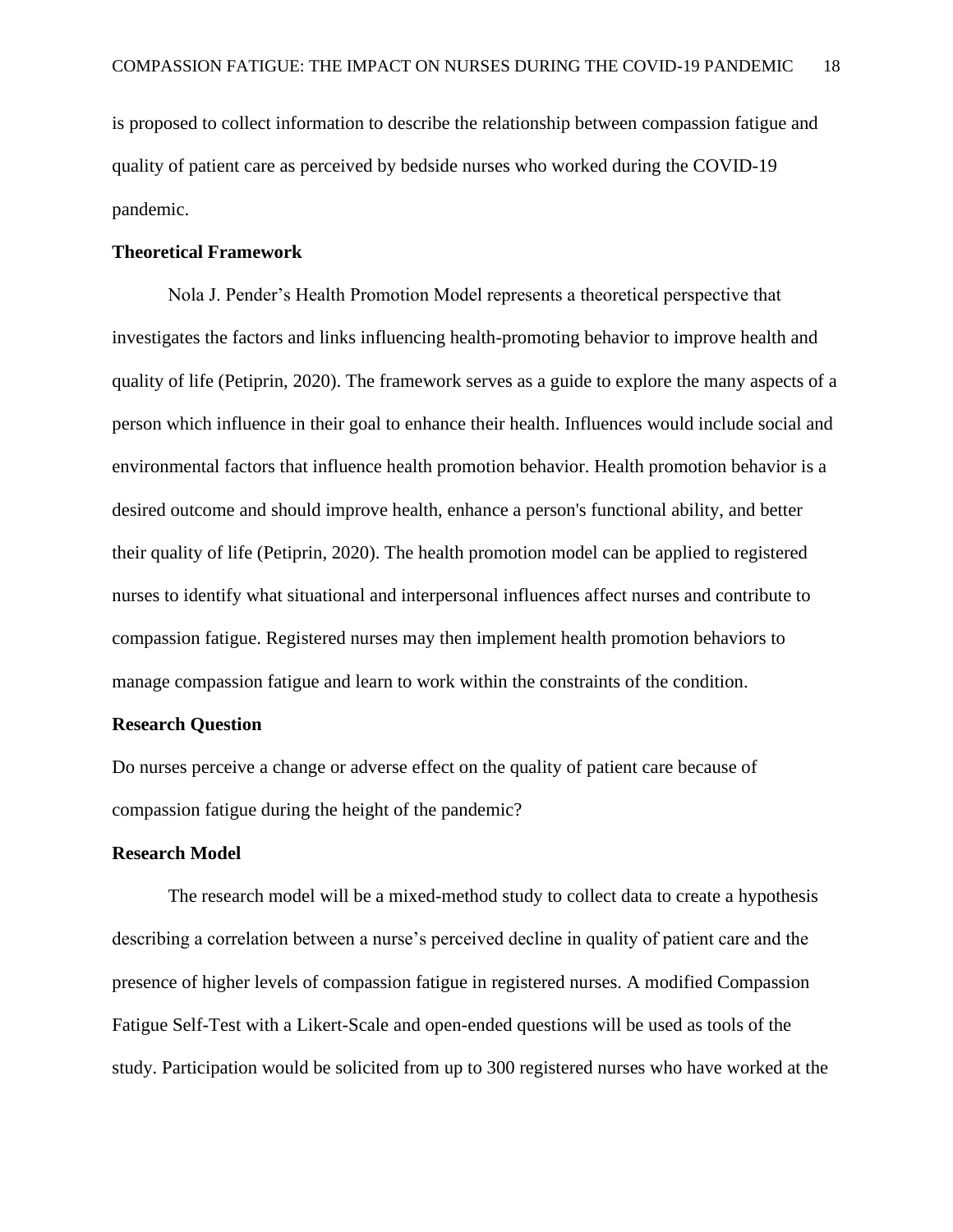bedside before the COVID-19 pandemic, during the height of the pandemic, and presently from the Bay Area of California. Participants would be selected through non-probability convenience sampling and continued to carry out via snowball sampling.

#### **Recruitment Method**

Recruitment will be done using an online survey and shared via email. The survey will feature a description of the survey and the purpose of the research. The survey would allow participants to make an independent choice to participate. Data collected will feature no personal identifiers. No reimbursement or compensation of any value would be provided for participation in the research. The cost of participation would be personal time to complete the survey. The survey is voluntary, and participants can withdraw at any time and opt out of any questions.

#### **Tools of Study**

The survey tool will be modeled after the Compassion Fatigue Self-Test (CFST), which is a common instrument used to measure compassion fatigue, as it was one of the first measures developed (Figley, 1995). Compassion fatigue will be assessed answering questions about themselves, their patients, and scenarios in the workplace. The survey tool will include questions collecting demographic information asking the participant's age, gender, length of nursing practice, and unit of practice setting. The CFST uses a five-point Likert-type scale to answer each item. Participants will answer using numbers to rate their responses: 1 (rarely/never), 2 (sometimes), 3 (uncertain), 4 (frequently), 5 (very frequently/always). The numbers given will be compiled into a score which will fall into a category for risk of compassion fatigue. For this proposed study, only risk of compassion fatigue will be scored. The higher the score a participant obtains, the more at risk they are for compassion fatigue. An example of the modified CFST will be provided in the Appendix.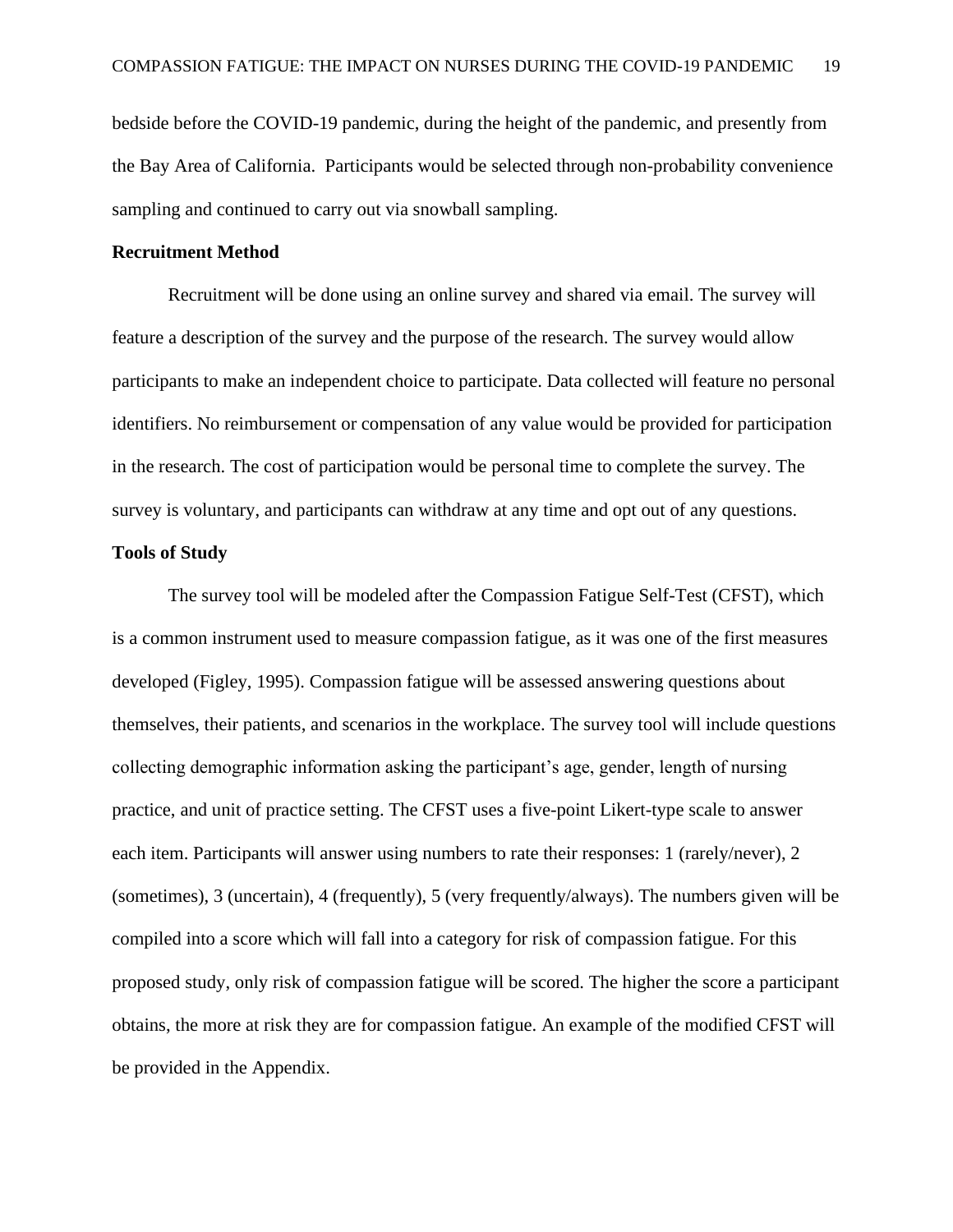Open-ended questions will be featured to gather records of participants' perception of the individual experience and behaviors, as well as the state of the nursing profession. Each item will be tested for reliability and validity. Example qualitative questions will be provided in the Appendix. The study will be created and distributed through Google Forms and may be completed on a computer or mobile device. The tool to be used will provide appropriate data to answer the research questions and fulfill content validity.

#### **Ethical Considerations**

The research proposal will be presented to the Institutional Review Board to obtain approval for the study. Potential participants will be assured that no identifying data will be collected from them. Participants will be instructed to avoid providing answers that would allow them to be identified when answering the survey and participating in interviews. Strict confidentiality will be maintained when gathering data from participants and will be kept on a secure and password-protected device. Before beginning the study, participants will be provided with a form to consent for participation. Participants will take part in the study voluntarily.

#### **Analysis Proposal**

Participant demographics will be evaluated using descriptive statistics. Analysis of participant age, gender, years of nursing practice, and unit of practice will be performed. Descriptive statistics will be used to summarize the data collected from the CFST and divided into measures of variability and measures of central tendency. Data from the CFST will be used to find the standard deviation, and skewness of the study, in addition to the mean, median, and mode. An Analysis of Variance (ANOVA) will also be used to calculate and compare the averages of CFST scores across different groups. Participant groups can be categorized by age group, gender, number of years working as a nurse, and unit of employment. An analysis of the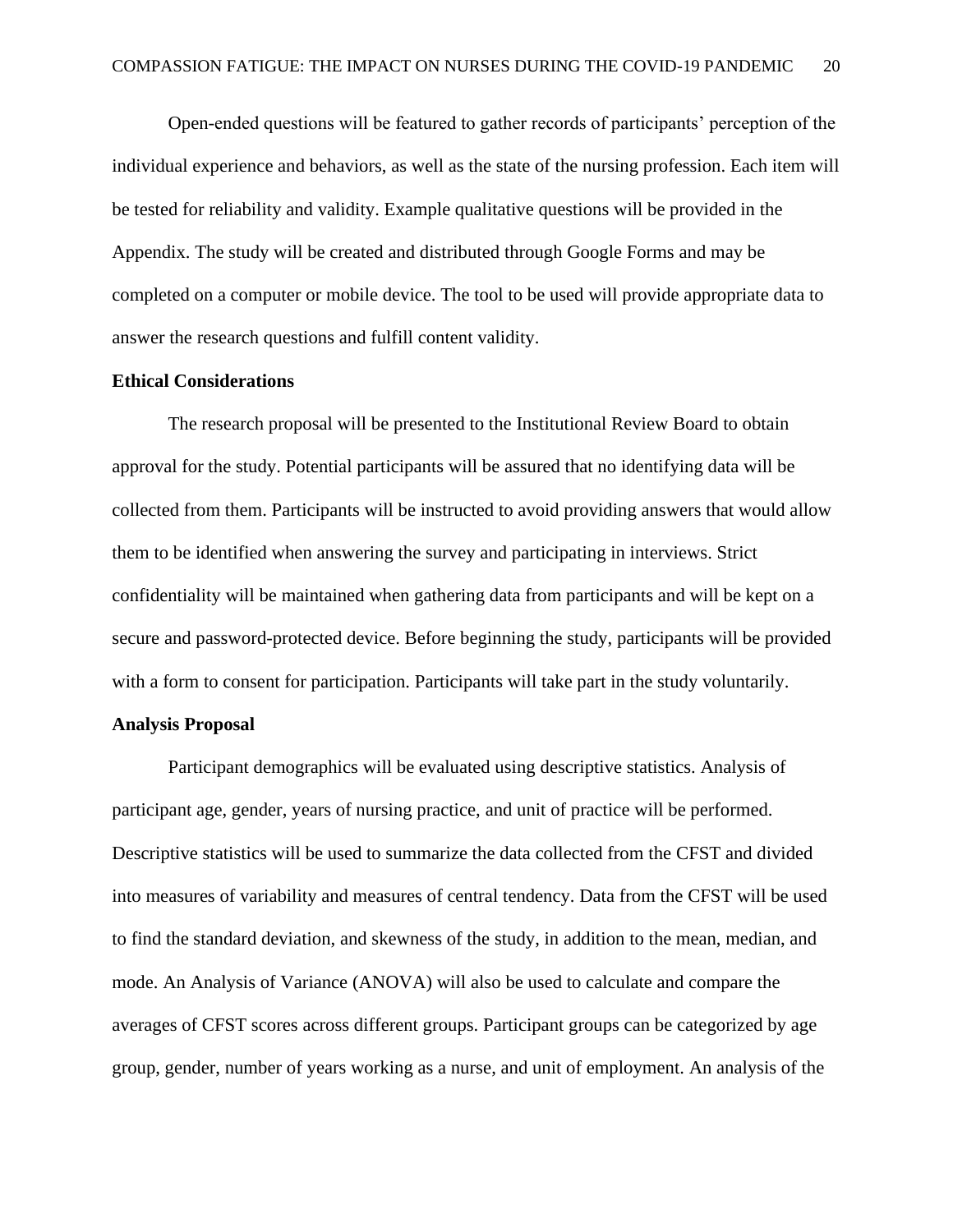survey results will include testing of reliability and tabulation of open-ended survey questions and summary of theme responses.

#### **Significance to Nursing**

The significance to nursing of this proposed study is to bring awareness to compassion fatigue and how it affects bedside nurses and their patients. Many nurses are predisposed to compassion fatigue which is influenced by factors such as stressful work environments, repeated exposure to patient trauma, and continual self-giving. Several factors have been intensified by the COVID-19 Pandemic in addition to new factors, such as contracting the virus and spreading it to family and friends, increase exposure to patient mortality, and increased workloads. Exposure to these factors leaves nurses susceptible to developing compassion fatigue and its related consequences.

#### **Conclusion**

Overall, the studies in the review presented that the pandemic did lead to greater incidence of compassion fatigue in bedside nurses and is associated with a decrease in quality of care. Effective interventions that reduced stress and lessened compassion fatigue promoted resilience and mindfulness in nurses. Emphasized by the COVID-19 Pandemic, support of nurses should be of upmost importance to the nursing profession and healthcare organizations. Prevention of compassion fatigue and nurturing job satisfaction can be achieved by offering work environments with reasonable demands for nurses. Hospital and nursing administrators should consider providing nurses with interventions to reduce compassion fatigue, which can result in higher job satisfaction, increased employee retention, and a higher perception of quality of patient care (Maillet, 2021). Further research into new contributing factors and other solutions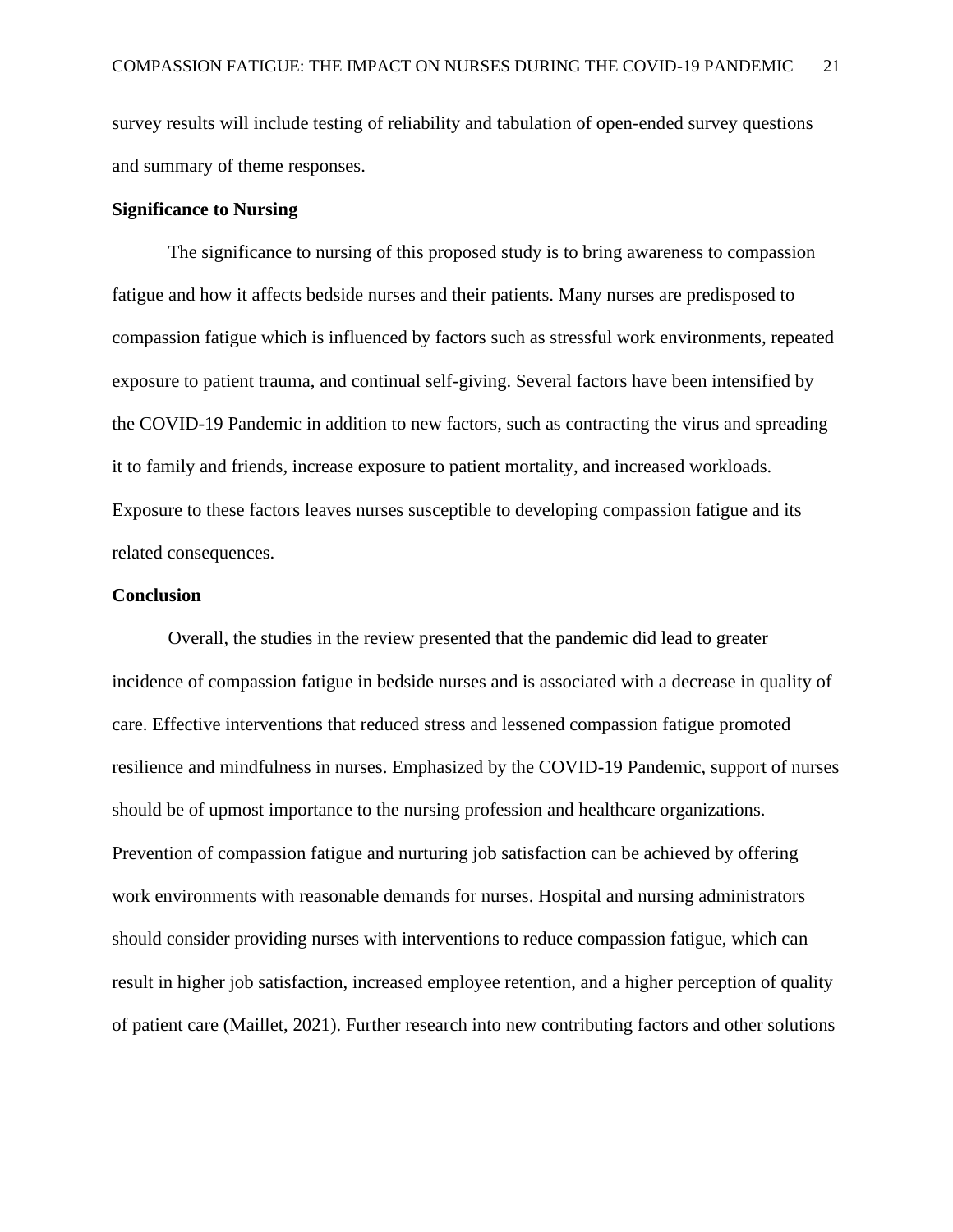for prevention and management for potential compassion fatigue must be done to benefit the future of the nursing profession.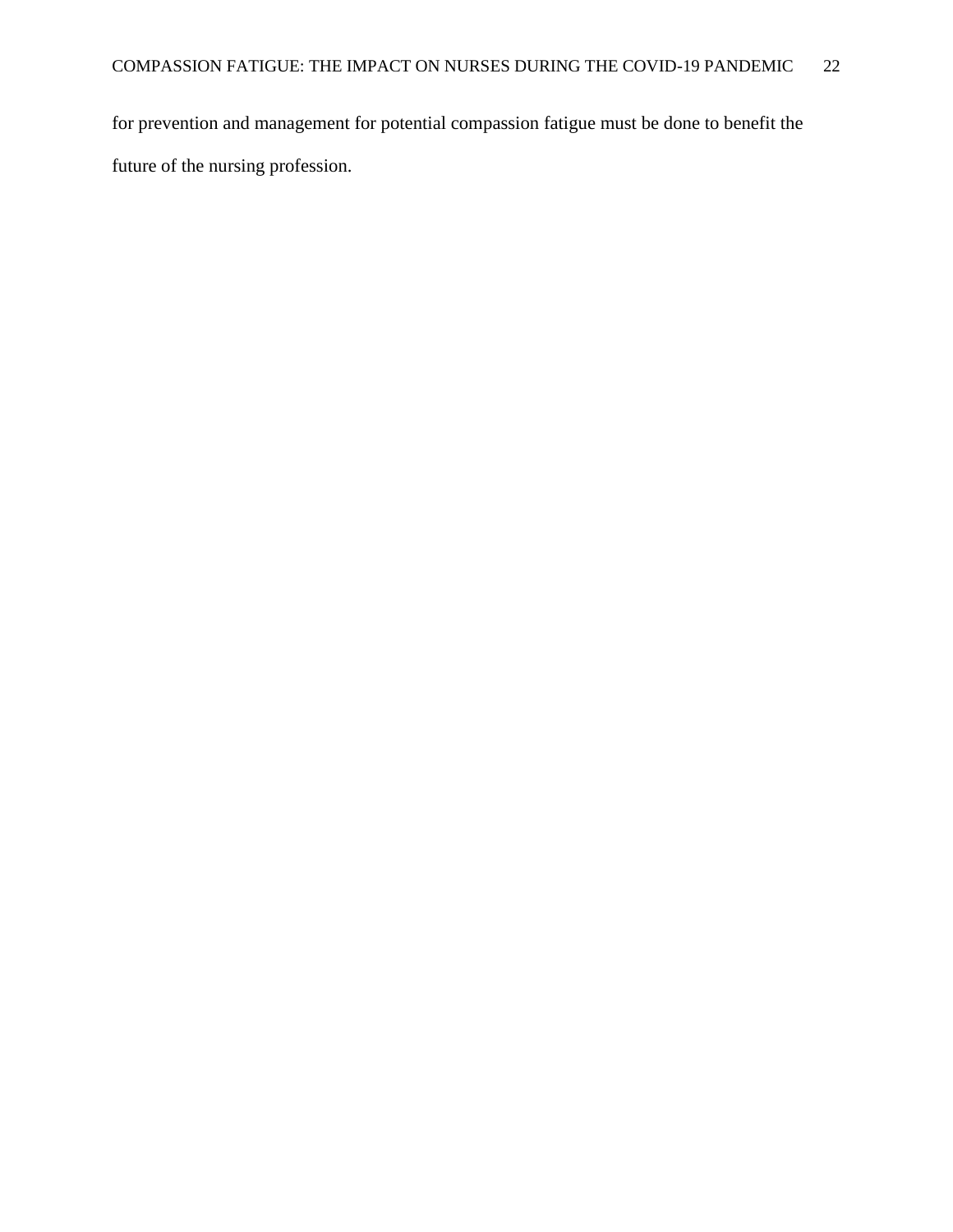#### **References**

- <span id="page-23-0"></span>García-Hodges, Ahiza. (2022, January 13). *Omicron is creating a 'crisis, red-tier situation' in health care.* NBC News. [https://www.nbcnews.com/business/business-news/omicron](https://www.nbcnews.com/business/business-news/omicron-creating-crisis-red-tier-situation-health-care-rcna11440)[creating-crisis-red-tier-situation-health-care-rcna11440](https://www.nbcnews.com/business/business-news/omicron-creating-crisis-red-tier-situation-health-care-rcna11440)
- Figley, C. R. (Ed.) (1995). *Compassion Fatigue: Coping with Secondary Traumatic Stress Disorder*. New York: Brunner/Mazel.
- Flarity, K., Nash, K., Jones, W., & Steinbruner, D. (2016). *Intervening to Improve Compassion Fatigue Resiliency in Forensic Nurses*. Advanced Emergency Nursing Journal, 38(2), 147-156.<https://doi.org/10.1097/TME.0000000000000101>
- Labrague, L. J., & de los Santos, Janet Alexis A. (2021). *Resilience as a Mediator Between Compassion Fatigue, Nurses' Work Outcomes, and Quality of Care During the COVID-19 Pandemic*. Applied Nursing Research, 61, 151476. https://doi.org/10.1016/j.apnr.2021.151476
- Maillet, S., & Read, E. (2021). *Work Environment Characteristics and Emotional Intelligence as Correlates of Nurses' Compassion Satisfaction and Compassion Fatigue: A Cross-Sectional Survey Study*. Nursing Reports (Pavia, Italy), 11(4), 847-858. https://doi.org/10.3390/nursrep11040079
- Mottaghi, S., Poursheikhali, H., & Shameli, L. (2020). *Empathy, Compassion Fatigue, Guilt and Secondary Traumatic Stress in Nurse*s. Nursing Ethics, 27(2), 494-504. https://doi.org/10.1177/0969733019851548
- Owens, R., Alfes, C., Evans, S., Wyka, K., & Fitzpatrick, J. (2020). *An Exploratory Study of a 3- Minute Mindfulness Intervention on Compassion Fatigue in Nurses*. Holistic Nursing Practice, 34(5), 274-281. https://doi.org/10.1097/HNP.0000000000000402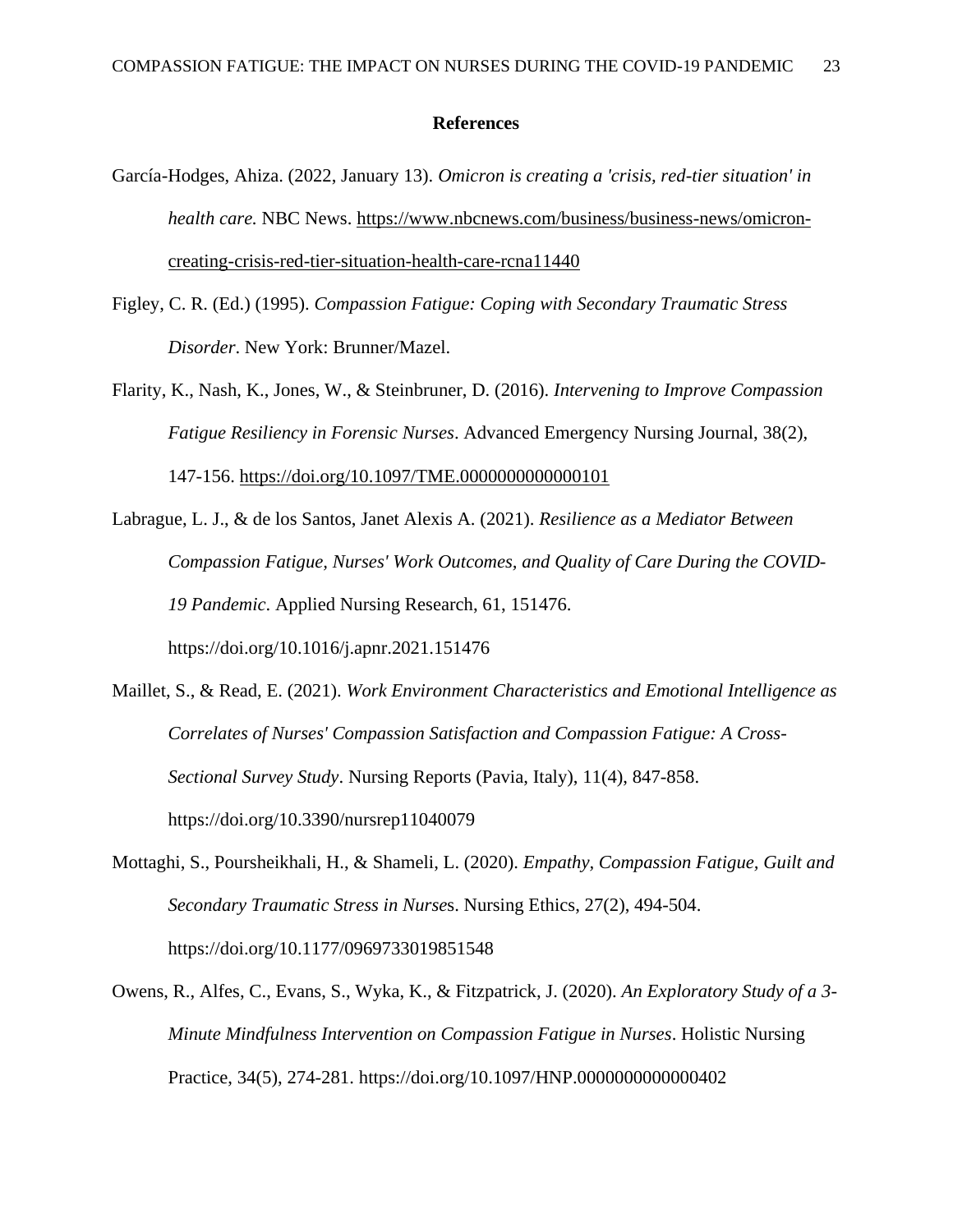Petiprin, Alice. (2020). *Pender's Health Promotion Model*. Nursing Theory. https://nursingtheory.org/theories-and-models/pender-health-promotion-model.php

Ranney, Megan L. (January 21, 2022). *We're used to stress in the ER. But omicron has made our jobs impossible.* The Washington Post.

https://www.washingtonpost.com/outlook/2022/01/21/omicron-er-doctor-stress/

Stevenson, M. C., Schaefer, C. T., & Ravipati, V. M. (2021). *COVID-19 Patient Care Predicts Nurses' Parental Burnout and Child Abuse: Mediating Effects of Compassion Fatigue*. *Child abuse & neglect*, 105458. Advance online publication. <https://doi.org/10.1016/j.chiabu.2021.105458>

Zhang, Y. Y., Zhang, C., Han, X. R., Li, W., & Wang, Y. L. (2018). *Determinants of Compassion Satisfaction, Compassion Fatigue and Burn Out in Nursing: A Correlative Meta-analysis*. *Medicine*, 97(26), e11086. https://doi.org/10.1097/MD.0000000000011086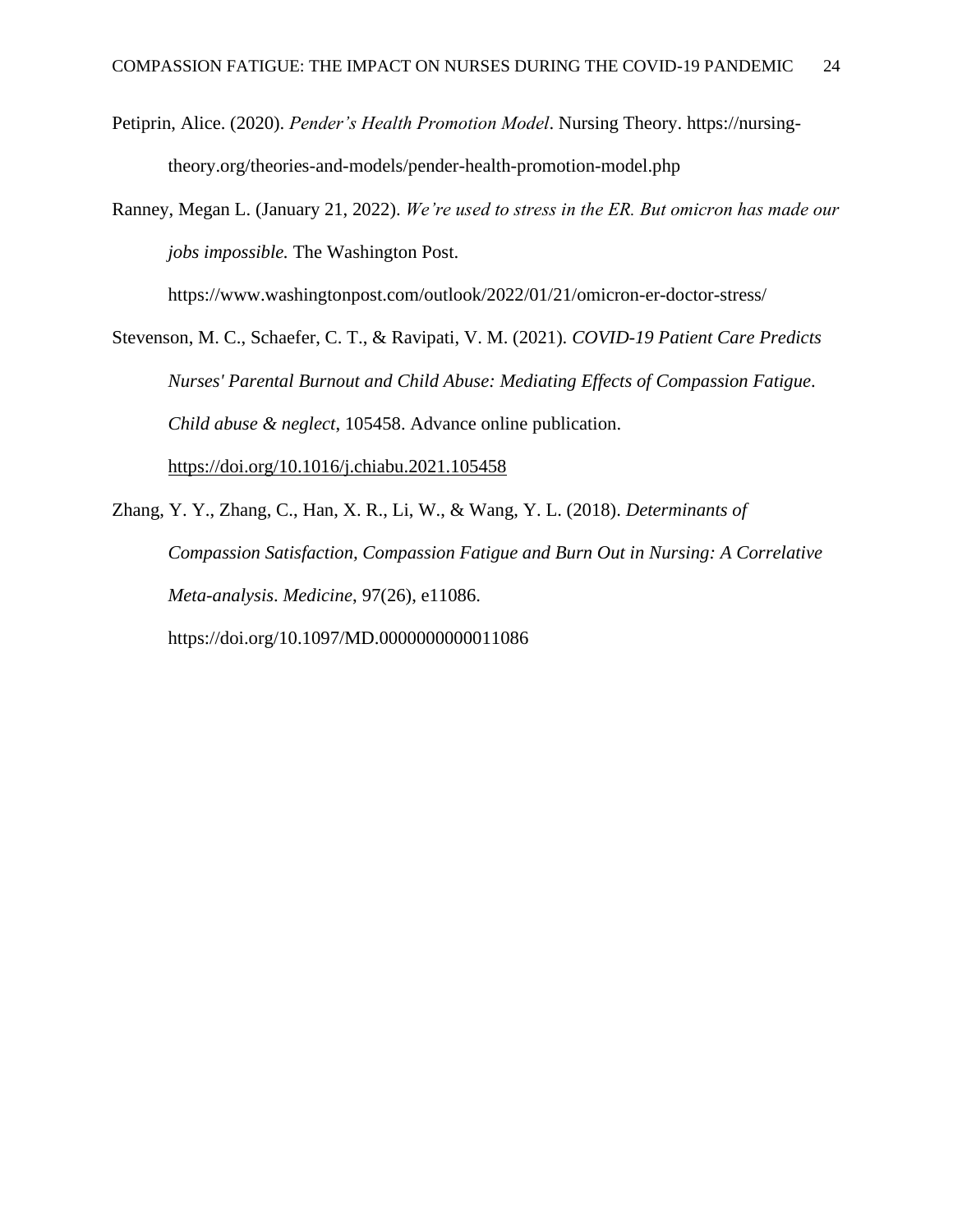<span id="page-25-0"></span>

| Authors/Citation                                                                                                                                                                                                                                            | Purpose/Objecti<br>ve of study                                                                                                                                                     | $Sample-$<br>Population of<br>interest,<br>sample size      | <b>Study Design</b>                                                                                                         | <b>Study Methods</b>                                                                                                                                                                                                                                                                                                                  | <b>Major Findings</b>                                                                                                                                                                                                        | <b>Strengths</b>                                                                                                                                                                                                                                         | Limitations                                                                                                                                            |
|-------------------------------------------------------------------------------------------------------------------------------------------------------------------------------------------------------------------------------------------------------------|------------------------------------------------------------------------------------------------------------------------------------------------------------------------------------|-------------------------------------------------------------|-----------------------------------------------------------------------------------------------------------------------------|---------------------------------------------------------------------------------------------------------------------------------------------------------------------------------------------------------------------------------------------------------------------------------------------------------------------------------------|------------------------------------------------------------------------------------------------------------------------------------------------------------------------------------------------------------------------------|----------------------------------------------------------------------------------------------------------------------------------------------------------------------------------------------------------------------------------------------------------|--------------------------------------------------------------------------------------------------------------------------------------------------------|
| Mottaghi, S.,<br>Poursheikhali,<br>H., & Shameli,<br>L. (2020).<br>Empathy,<br>compassion<br>fatigue, guilt and<br>secondary<br>traumatic stress<br>in nurses.<br>Nursing Ethics,<br>$27(2)$ , 494-504.<br>https://doi.org/10<br>.1177/09697330<br>19851548 | Investigate the<br>relationship<br>between<br>empathy and<br>compassion<br>fatigue (CF) in<br>nurses due to<br>the role of<br>feeling guilty<br>and secondary<br>traumatic stress. | 300 nurses in<br>Iran in<br>Kerman<br>hospitals in<br>2017. | Qualitative:<br>applied<br>descriptive-<br>correlation<br>study, cross-<br>sectional<br>research;<br>convenience<br>sample. | Data collected<br>in 2017 and<br>analyzed using<br>path analysis<br>method and<br>Amos software.<br>Tools used to<br>collect data:<br>questionnaire<br>packet<br>containing<br>professional<br>quality of life<br>scale (ProQOL);<br>interpersonal<br>reactivity index;<br>interpersonal<br>guilt scale;<br>demographic<br>questions. | The mediating<br>role of<br>omnipotent guilt<br>between<br>empathy and CF<br>in nurses.<br>Relation of<br>empathy noted<br>with nurses' CF<br>through feelings<br>of guild and<br>secondary<br>traumatic stress<br>$(STS)$ . | Approval from<br>the researcher's<br>university IRB<br>for ethical<br>review and the<br>hospitals' ethics<br>committees<br>obtained.<br>First research<br>focused on<br>concept of guilt<br>and STS as<br>factors affecting<br>CF in Iranian<br>society. | Study was<br>carried out in<br>one area of Iran.<br><b>Future studies</b><br>should be<br>carried out in<br>other regions for<br>more general<br>data. |
| Maillet, S., &<br>Read, E. (2021).<br>Work<br>Environment<br><b>Characteristics</b><br>and Emotional                                                                                                                                                        | Examine<br>relationship<br>between<br>Canadian<br>nurses' work<br>environment                                                                                                      | 1271<br>Canadian<br>nurses                                  | Quantitative;<br>Cross-sectional<br>survey study                                                                            | Data collected<br>from online<br>survey between<br>September and<br>December 2016.                                                                                                                                                                                                                                                    | Psychological<br>demands,<br>decision<br>latitude,<br>supervisor and<br>coworker                                                                                                                                             | Ethical approval<br>was obtained<br>from University<br><b>Ethic Review</b><br>Board prior to                                                                                                                                                             | Research design<br>prevented<br>researchers from<br>drawing<br>conclusions<br>about causality                                                          |

## **Appendix A**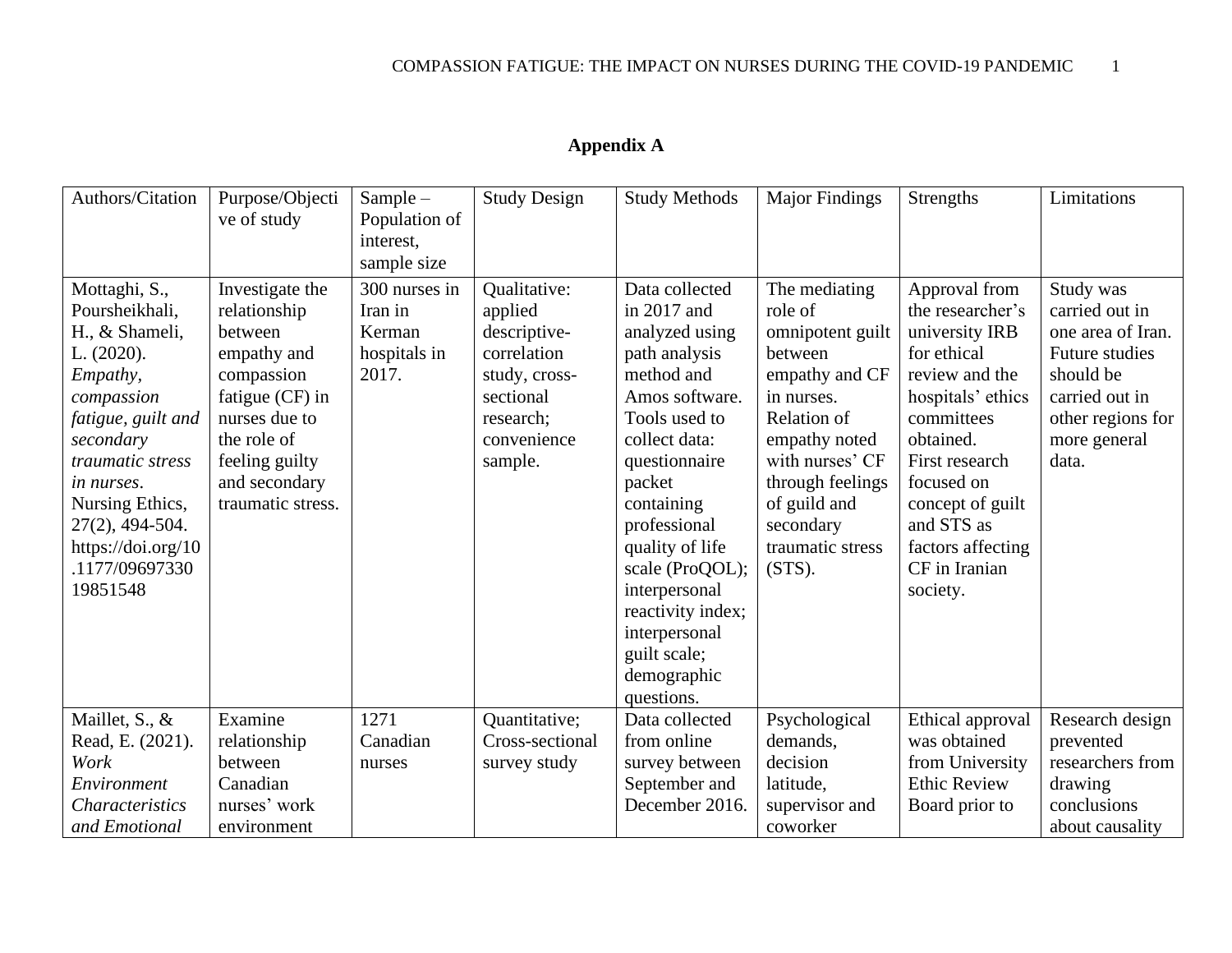| Intelligence as        | characteristics,  |               |                 | Karasek's Job           | support, and        | participant        | and               |
|------------------------|-------------------|---------------|-----------------|-------------------------|---------------------|--------------------|-------------------|
| Correlates of          | emotional         |               |                 | Content                 | emotional           | recruitment.       | directionality.   |
| Nurses'                | intelligence, CF, |               |                 | Questionnaire           | intelligence        | No missing         | Convenience       |
| Compassion             | compassion        |               |                 | (JCQ) used to           | were correlated     | values were        | sample may        |
| Satisfaction and       | satisfaction.     |               |                 | assess work             | with nurses' CF     | estimated to       | result in data    |
| Compassion             |                   |               |                 | environment             | and compassion      | maintain the       | that is not       |
| Fatigue: A             |                   |               |                 | characteristics.        | fatigue.            | integrity of the   | representative of |
| Cross-Sectional        |                   |               |                 | Schutte Self-           |                     | data.              | the entire        |
| Survey Study.          |                   |               |                 | Report                  |                     | One of the first   | population. May   |
| <b>Nursing Reports</b> |                   |               |                 | Emotional               |                     | studies to use a   | be common         |
| (Pavia, Italy),        |                   |               |                 | Intelligence test       |                     | revised ProQOL     | method bias due   |
| $11(4)$ , 847-858.     |                   |               |                 | (SSEIT) used to         |                     | scale and          | to the use of     |
| https://doi.org/10     |                   |               |                 | assess overall          |                     | questionnaire.     | self-report       |
| .3390/nursrep11        |                   |               |                 | emotional               |                     |                    |                   |
| 040079                 |                   |               |                 | intelligence.           |                     |                    | questionnaires.   |
|                        |                   |               |                 | ProQOL-21               |                     |                    |                   |
|                        |                   |               |                 | item and scoring        |                     |                    |                   |
|                        |                   |               |                 |                         |                     |                    |                   |
|                        |                   |               |                 | approach used           |                     |                    |                   |
|                        |                   |               |                 | to assess               |                     |                    |                   |
|                        |                   |               |                 | compassion              |                     |                    |                   |
|                        |                   |               |                 | fatigue and             |                     |                    |                   |
|                        |                   |               |                 | compassion              |                     |                    |                   |
|                        |                   |               |                 | satisfaction.           |                     |                    |                   |
| Labrague, L. J.,       | Examine the       | 270 frontline | Quantitative:   | Five Likert-            | 38.5% frontline     | Ethical approval   | Participants      |
| & de los Santos,       | mediating role    | nurses in     | descriptive,    | style self-report       | nurses              | was granted by     | from single       |
| Janet Alexis A.        | of resilience in  | Philippines.  | cross-sectional | scales:                 | experienced         | the IRB            | region of         |
| (2021).                | relation between  |               | survey.         | Compassion              | medium to high      | committee of       | country, results  |
| Resilience as a        | CF and frontline  |               |                 | <b>Fatigue Scale</b>    | CF during           | <b>Samar State</b> | cannot be         |
| mediator               | nurses' job       |               |                 | (CFS); Brief            | second wave of      | University.        | generalized.      |
| between                | outcomes and      |               |                 | Resilient               | pandemic.           | Data collected     | Researchers       |
| compassion             | care quality.     |               |                 | Coping Skills,          | <b>Increased CF</b> | from Nov. 1,       | suggest other     |
| fatigue, nurses'       |                   |               |                 | <b>Job Satisfaction</b> | was associated      | 2020, to Dec. 1,   | factors were not  |
| work outcomes,         |                   |               |                 | Scale, single           | with poorer         | $2020$ , during    | accounted for to  |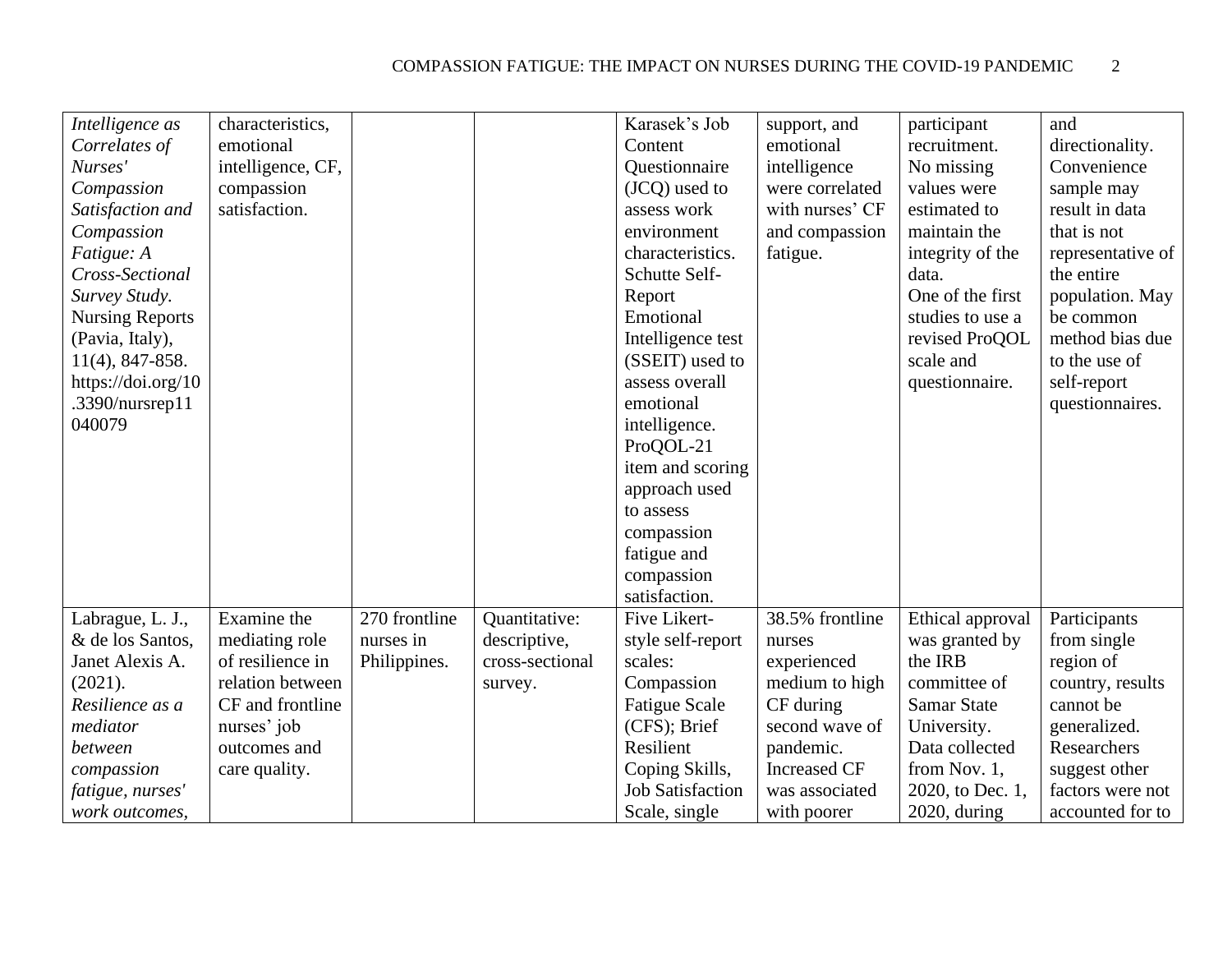| and quality of         |                  |            |                 | question on      | nurse-reported    | height of         | support the       |
|------------------------|------------------|------------|-----------------|------------------|-------------------|-------------------|-------------------|
| care during the        |                  |            |                 | nurses'          | quality of care,  | COVID-19          | hypothesis.       |
| COVID-19               |                  |            |                 | intention to     | lower job         | crisis. First     | Future research   |
| pandemic.              |                  |            |                 | leave, single    | satisfaction, and | study to report   | should            |
| <b>Applied Nursing</b> |                  |            |                 | question         | higher            | consequence of    | investigate       |
| Research, 61,          |                  |            |                 | measure nurses'  | organizational    | CF in frontline   | measures that     |
| 151476.                |                  |            |                 | judgement and    | turnover          | nurses during     | reduce risk and   |
| https://doi.org/10     |                  |            |                 | quality of care. | intention.        | the pandemic,     | consequence of    |
| .1016/j.apnr.202       |                  |            |                 |                  |                   | contributing to   | CF in frontline   |
| 1.151476               |                  |            |                 |                  |                   | new knowledge.    | nurses.           |
| Stevenson, M.          | Explore harmful  | 244 nurses | Quasi-          | Recruitment      | Direct care of    | Study was IRB-    | Narrow focused    |
| C., Schaefer, C.       | effects of       | who were   | experimental.   | through chain    | COVID-19          | approved by the   | study,            |
| T., & Ravipati,        | COVID-19         | parents of | Quantitative    | referral         | patients,         | researchers'      | intentionally     |
| V. M. (2021).          | pandemic on      | young      | cross-sectional | sampling.        | exposure to       | institution.      | limiting the      |
| COVID-19               | nurses' parental | children.  | study.          | Anonymous        | patient suffering | Study was         | sample.           |
| patient care           | burnout, child   |            | Qualitative     | survey. CF,      | and death from    | limited to nurses | Research          |
| predicts nurses'       | abuse, and child |            | snowball study. | compassion       | COVID-19, loss    | who were          | suggests          |
| parental burnout       | neglect,         |            |                 | satisfaction,    | of family         | parents to        | participants      |
| and child abuse:       | mediated by CF.  |            |                 | substance abuse, | income            | children aged 12  | have less         |
| Mediating effects      |                  |            |                 | spouse conflict, | predicted         | or younger.       | experience than   |
| of compassion          |                  |            |                 | parental         | greater CF,       | Criterion was     | average nurse,    |
| fatigue. Child         |                  |            |                 | burnout, child   | substance abuse,  | selected for      | having less       |
| abuse & neglect,       |                  |            |                 | abuse, and child | parental          | relevant          | resilience to CF. |
| 105458.                |                  |            |                 | neglect self-    | burnout, child    | evidence.         |                   |
| Advance online         |                  |            |                 | reported and     | abuse and         |                   |                   |
| publication.           |                  |            |                 | measured.        | neglect, and      |                   |                   |
| https://doi.org/ $10$  |                  |            |                 |                  | spouse conflict.  |                   |                   |
| $.1016$ /j.chiabu.20   |                  |            |                 |                  |                   |                   |                   |
| 21.105458              |                  |            |                 |                  |                   |                   |                   |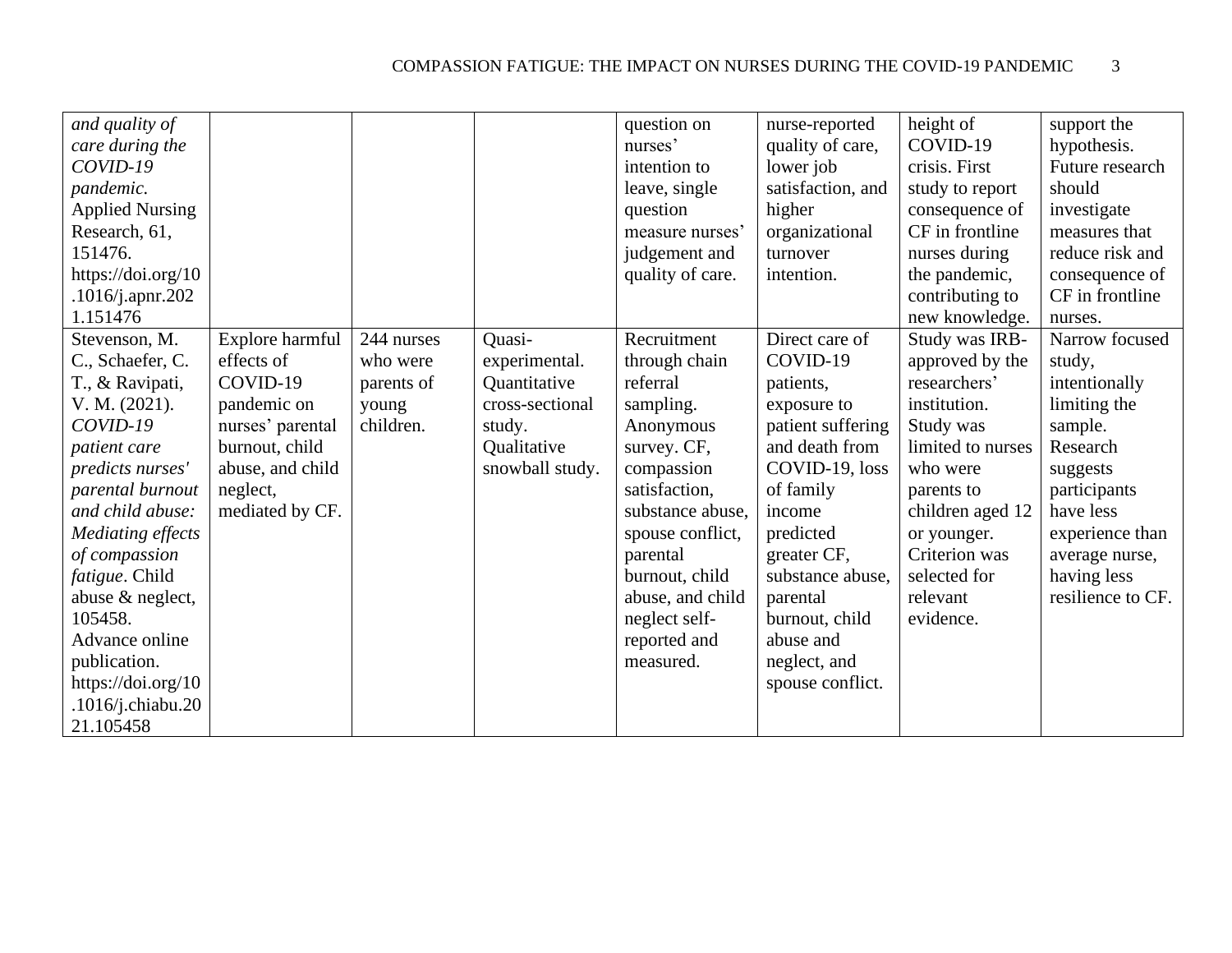| Flarity, K., Nash,<br>K., Jones, $W, \&$<br>Steinbruner, D.<br>(2016).<br>Intervening to<br><b>Improve</b><br>Compassion<br>Fatigue<br>Resiliency in<br><b>Forensic Nurses.</b><br>Advanced<br>Emergency<br>Nursing Journal,<br>38(2), 147-156. | Determine the<br>prevalence of<br>compassion<br>fatigue (CF) and<br>examine<br>treatment<br>effectiveness of<br>multifaceted<br>educational<br>program in an<br>intervention<br>subset. | 55 forensic<br>nurses $(FN)$                                                                                                          | Qualitative $-$<br>exploratory<br>study with pre-<br>and post-test<br>and<br>intervention.                     | The intervention<br>intends to<br>increase<br>compassion<br>satisfaction<br>(CS) and<br>decrease CF<br>symptoms in FN<br>who<br>participated in<br>the training. | 69% FN had<br>moderate to low<br>CS, 73% FN<br>had moderate to<br>high burnout,<br>73% FN had<br>moderate to<br>high levels of<br>secondary<br>traumatic stress<br>(STS). Current<br>study result<br>reveal lower<br>levels of CF | Intervention<br>presented<br>increase in<br>compassion<br>satisfaction and<br>decrease in STS<br>and burnout in<br>participating<br>FNs. First<br>intervention<br>study for CF in<br>FN <sub>s</sub> . | Small<br>convenience<br>sample size.<br>Findings not<br>reflective of<br>general FN<br>population.<br>Potential<br>inaccuracy of<br>self-report data. |
|-------------------------------------------------------------------------------------------------------------------------------------------------------------------------------------------------------------------------------------------------|-----------------------------------------------------------------------------------------------------------------------------------------------------------------------------------------|---------------------------------------------------------------------------------------------------------------------------------------|----------------------------------------------------------------------------------------------------------------|------------------------------------------------------------------------------------------------------------------------------------------------------------------|-----------------------------------------------------------------------------------------------------------------------------------------------------------------------------------------------------------------------------------|--------------------------------------------------------------------------------------------------------------------------------------------------------------------------------------------------------|-------------------------------------------------------------------------------------------------------------------------------------------------------|
| https://doi.org/10<br>.1097/TME.0000<br>000000000101                                                                                                                                                                                            |                                                                                                                                                                                         |                                                                                                                                       |                                                                                                                |                                                                                                                                                                  | than previous<br>studies.                                                                                                                                                                                                         |                                                                                                                                                                                                        |                                                                                                                                                       |
| Owens, R.,<br>Alfes, C., Evans,<br>S., Wyka, K., &<br>Fitzpatrick, J.<br>$(2020)$ . An<br>Exploratory<br>Study of a 3-<br>Minute<br><b>Mindfulness</b><br>Intervention on                                                                       | Explore efficacy<br>of short,<br>practical,<br>adaptable<br>mindfulness-<br>based<br>intervention.<br>Study tests<br>hypothesis if<br>breathing                                         | Final sample<br>size of 32<br>registered<br>nurses $(RNs)$<br>working in<br>acute/critical<br>care in New<br><b>York City</b><br>area | Quasi-<br>experimental<br>study.<br>Exploratory<br>intervention<br>study with pre-<br>and post-test<br>design. | ProQOL used<br>twice, pre-test<br>given before<br>intervention,<br>and four weeks<br>after<br>intervention as<br>post-test.                                      | Intervention<br>showed<br>statistical<br>reductions in CF<br>measures,<br>confirming<br>hypothesis that<br>nurses breathing<br>mindfully for<br>three minutes                                                                     | Introduction of<br>method offering<br>stress<br>management<br>and intervention<br>with<br>convenience to<br>participants.<br>Outcomes<br>showed a                                                      | 45 nurses<br>initially<br>recruited. 29%<br>of sample<br>dropped out of<br>study and could<br>not be tracked at<br>conclusion of<br>study.            |
| Compassion<br>Fatigue in<br>Nurses. Holistic<br><b>Nursing Practice,</b><br>34(5), 274-281.<br>https://doi.org/10                                                                                                                               | mindfully with<br>three-minute<br>exercise will<br>positively<br>affects CF in                                                                                                          | hospitals.                                                                                                                            |                                                                                                                |                                                                                                                                                                  | over period of<br>four weeks<br>experience<br>reduction of CF.<br>Negative effects<br>of CF compared                                                                                                                              | statistically<br>significant<br>reduction of<br>compassion<br>fatigue, burn<br>out, and                                                                                                                |                                                                                                                                                       |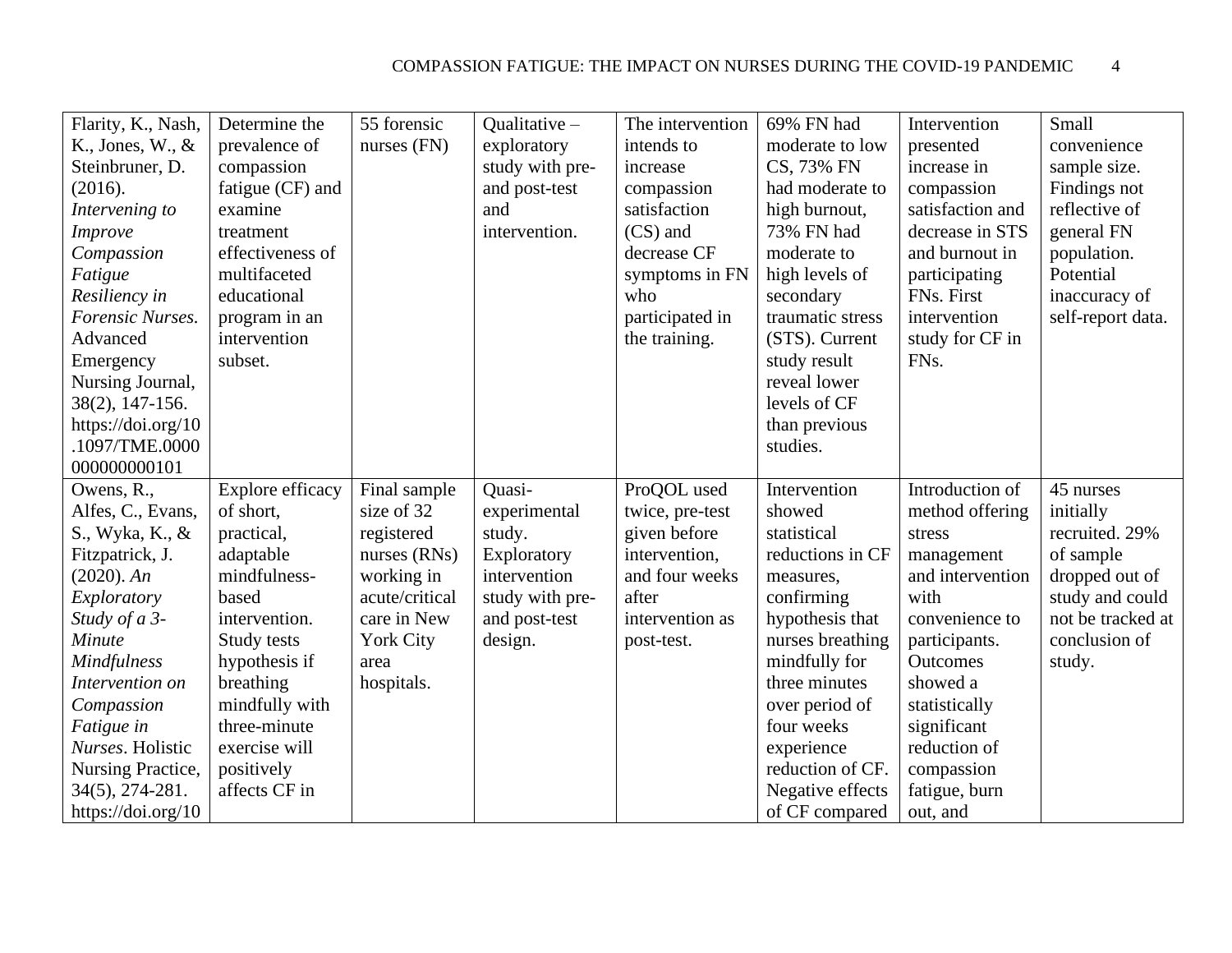| .1097/HNP.0000 | acute care |  | to burnout and                  | secondary        |  |
|----------------|------------|--|---------------------------------|------------------|--|
| 000000000402   | nurses.    |  | $\vert$ STS appeared to $\vert$ | traumatic stress |  |
|                |            |  | be reduced after                | despite          |  |
|                |            |  | intervention                    | participant      |  |
|                |            |  | participation.                  | partial          |  |
|                |            |  |                                 | adherence.       |  |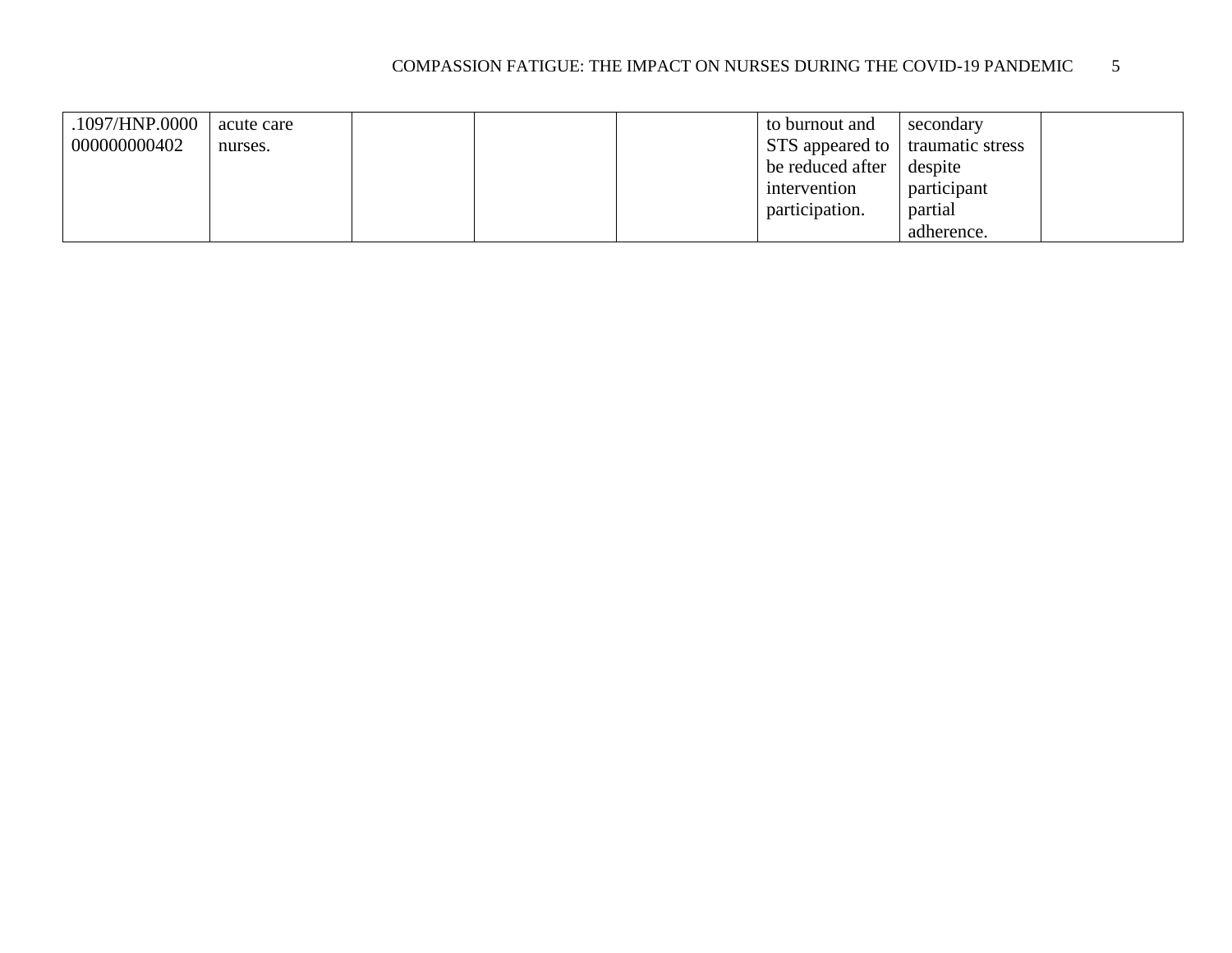## **Appendix B**

#### <span id="page-30-0"></span>**Compassion Fatigue Self-Test for Nurses**

Please describe yourself: Age: M/F/Other/Rather not say:

Years as a nurse: <br>Unit of employment:

Answer the following questions about yourself and your current situation. Write the number that

reflects your most honest response. Use one of the following answers:

| 1 (rarely/never) | 2 (sometimes) | 3 (uncertain)              |
|------------------|---------------|----------------------------|
| 4 (frequently)   |               | 5 (very frequently/always) |

Answer as many items possible. Please be aware that skipping any questions can prevent

accurate results. Then follow the instructions to calculate your score.

About you:

- 1. \_\_\_\_\_ I force myself to avoid certain thoughts or feelings that remind me of a frightening experience.
- 2. I find myself avoiding certain activities or situations because they remind me of a frightening experience.
- 3. \_\_\_\_\_ I have gaps in my memory about frightening events.
- 4. \_\_\_\_\_ I have difficulty falling or staying asleep.
- 5. \_\_\_\_\_ I have outbursts of anger or irritability with little provocation.
- 6. \_\_\_\_\_ I have had flashbacks connected to my patients and family.
- 7. \_\_\_\_\_ I have had firsthand experience with traumatic events in my adult life.
- 8. \_\_\_\_\_ I have had firsthand experience with traumatic events in my childhood.
- 9. \_\_\_\_\_ I have thought that I need to "work through" a traumatic experience in my life.
- 10. \_\_\_\_\_\_ I have thought that I need more close friends.
- 11. \_\_\_\_\_ I have thought that there is no one to talk with about highly stressful experiences.
- 12. \_\_\_\_\_ I have concluded that I work too hard for my own good.

Items about your patients and their families:

- 1. \_\_\_\_\_ I am frightened of things traumatized people and their family have said or done to me.
- 2. \_\_\_\_\_ I experience troubling dreams like a patient of mine and their family.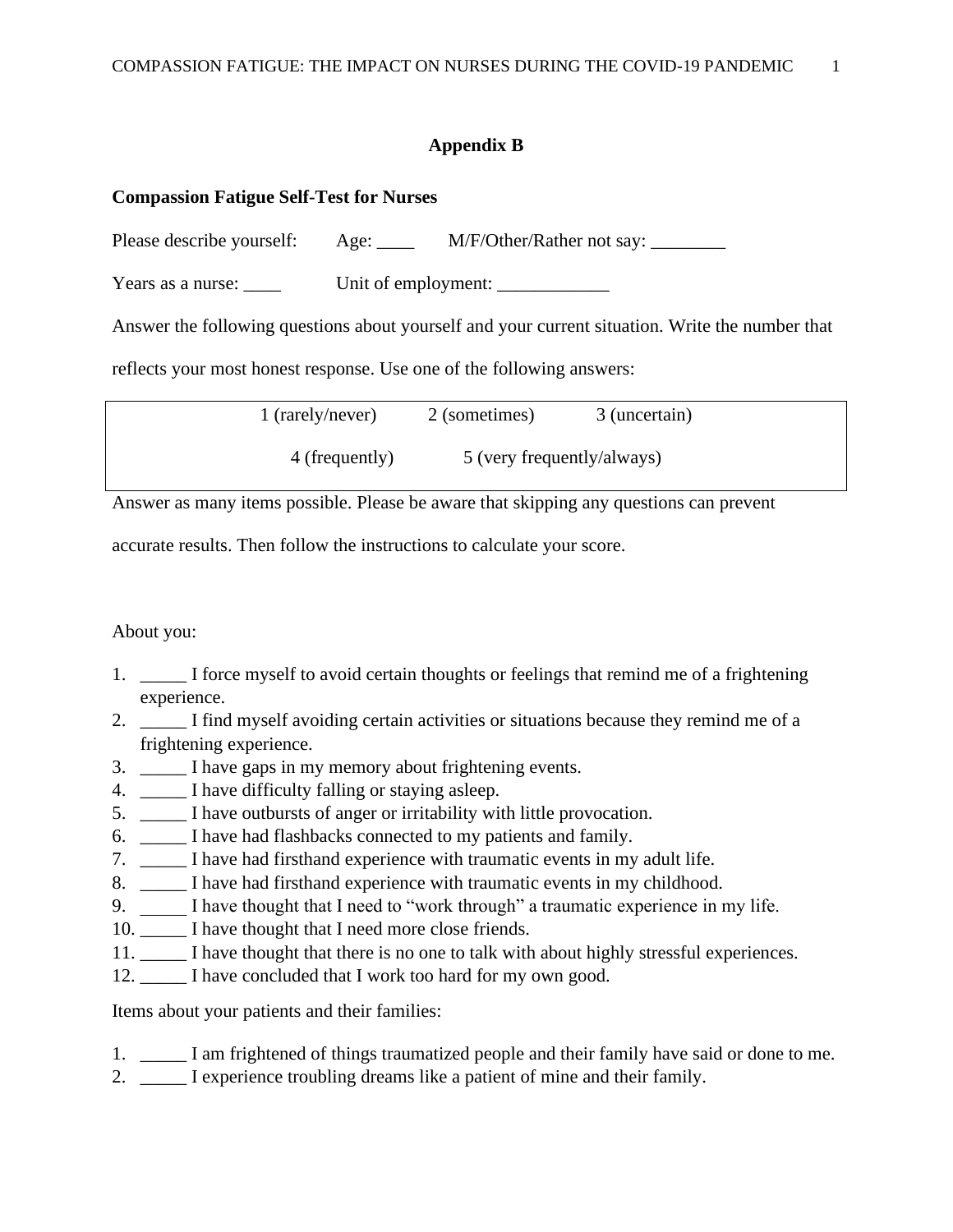- 3. \_\_\_\_\_ I have experienced intrusive thoughts of interactions especially with difficult patients and their families.
- 4. \_\_\_\_\_ I have suddenly and involuntarily recalled a frightening experience while working with a patient or their family.
- 5. \_\_\_\_\_ I am preoccupied with more than one patient and their family.
- 6. \_\_\_\_\_ I am losing sleep over a patient and their family's traumatic experiences.
- 7.  $\Box$  I have thought that I might have been "infected" by the traumatic stress of my patients and their families.
- 8. I remind myself to be less concerned about the well-being of my patients and their families.
- 9. \_\_\_\_\_ I have felt trapped by my work as a nurse.
- 10. I have felt a sense of hopelessness associated with working with patients and their families.
- 11. \_\_\_\_\_ I have been in danger working with some patients and their families.

#### **Scoring Instructions:**

Add up the numbers you wrote next to the items.

Note your risk of Compassion Fatigue.

26 or less = extremely low risk

- 27 to  $30 =$  low risk
- 31 to  $35$  = moderate risk
- 36 to  $40 =$  high risk
- 41 or more = extremely high risk

This instrument, by C.R. Figley, may be reproduced without charge and freely distributed, as

long as no funds are exchanged.